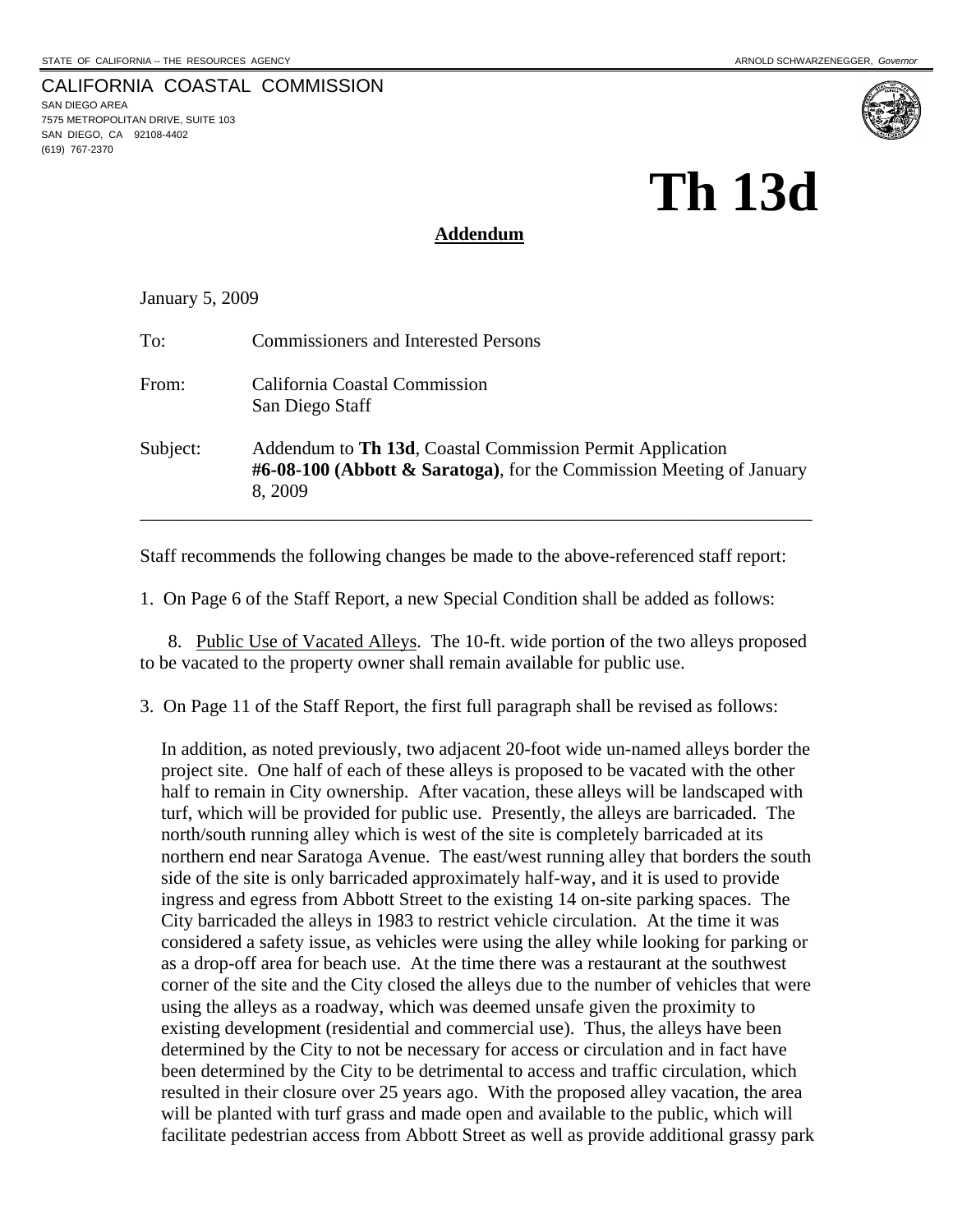area for the public. An advisory condition (Special Condition No. 8) requires that the portion of the two alleys proposed to be vacated to the property owner shall remain available for public use.

(G:\San Diego\Reports\2008\6-08-100 Abbott & Saratoga addendum.doc)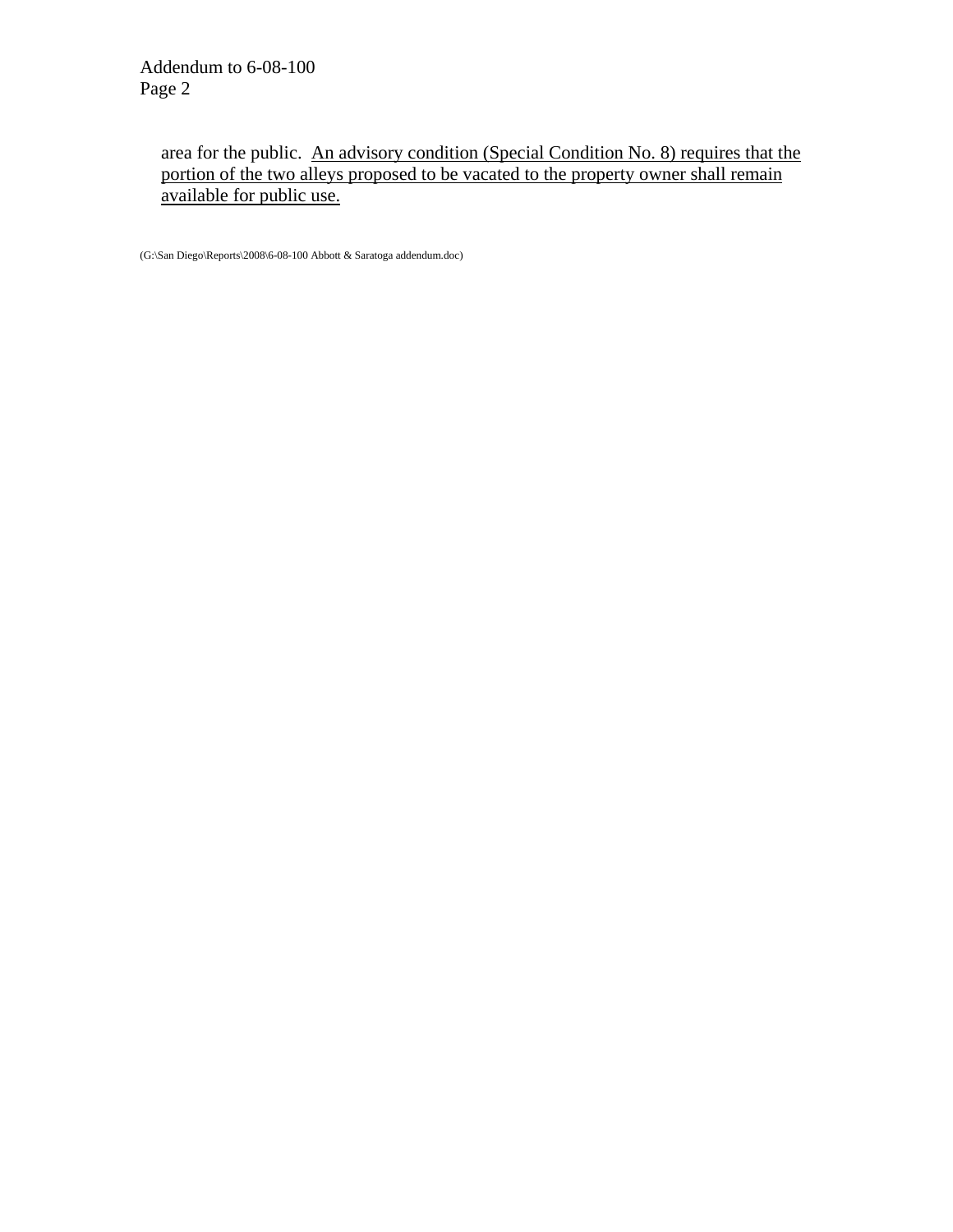# CALIFORNIA COASTAL COMMISSION

SAN DIEGO AREA 7575 METROPOLITAN DRIVE, SUITE 103 SAN DIEGO, CA 92108-4421 (619) 767-2370



**Th** 13d  $\frac{49th \, Day:}{180th \, Day:}{5/15/09 \atop \text{Statf:}}$ Filed: 11/17/08 49th Day: Laurinda Owens-SD Staff Report: 12/18/08 Hearing Date: 1/7-9/09

#### REGULAR CALENDAR STAFF REPORT AND PRELIMINARY RECOMMENDATION

Application No.: 6-08-100

Applicant: Abbott & Saratoga LLC Agent: Steven Lombardi

Description: Demolition of 15 residential apartment units in four detached structures and construction of a two-story, 30 ft. high, 14,157 sq.ft., 12-unit condominium building (over 27-space subterranean parking garage) including installation of new sidewalk along Saratoga Avenue, vacation of portions of two adjacent alleys and re-landscaping with turf for public use, on 21,154 sq.ft. beachfront site.

| $20,154$ sq. ft.                  |
|-----------------------------------|
| 7,188 sq. ft. (36%)               |
| 8,736 sq. ft. (43%)               |
| 4,230 sq. ft. (21%)               |
| 27                                |
| RM 2-4 (25 dua)                   |
| Multi-family residential (25 dua) |
| 25.9 dua                          |
| 30 ft.                            |
|                                   |

Site: 5113 Saratoga Avenue and 1984 Abbott Street, Ocean Beach, San Diego, San Diego County. APN 448-010, 16

Substantive File Documents: Certified Ocean Beach Precise Plan; Wave Run-up Report by GeoSoils Inc. dated 11/13/08

#### STAFF NOTES:

 $\overline{a}$ 

Summary of Staff's Preliminary Recommendation:

Staff recommends the Commission approve the proposed development with conditions. The main issue raised by the proposed development relates to assuring that the proposed condominium development on a beachfront lot (proposed to be constructed without a seawall) will be safe from wave run up and flooding, and protection of public views and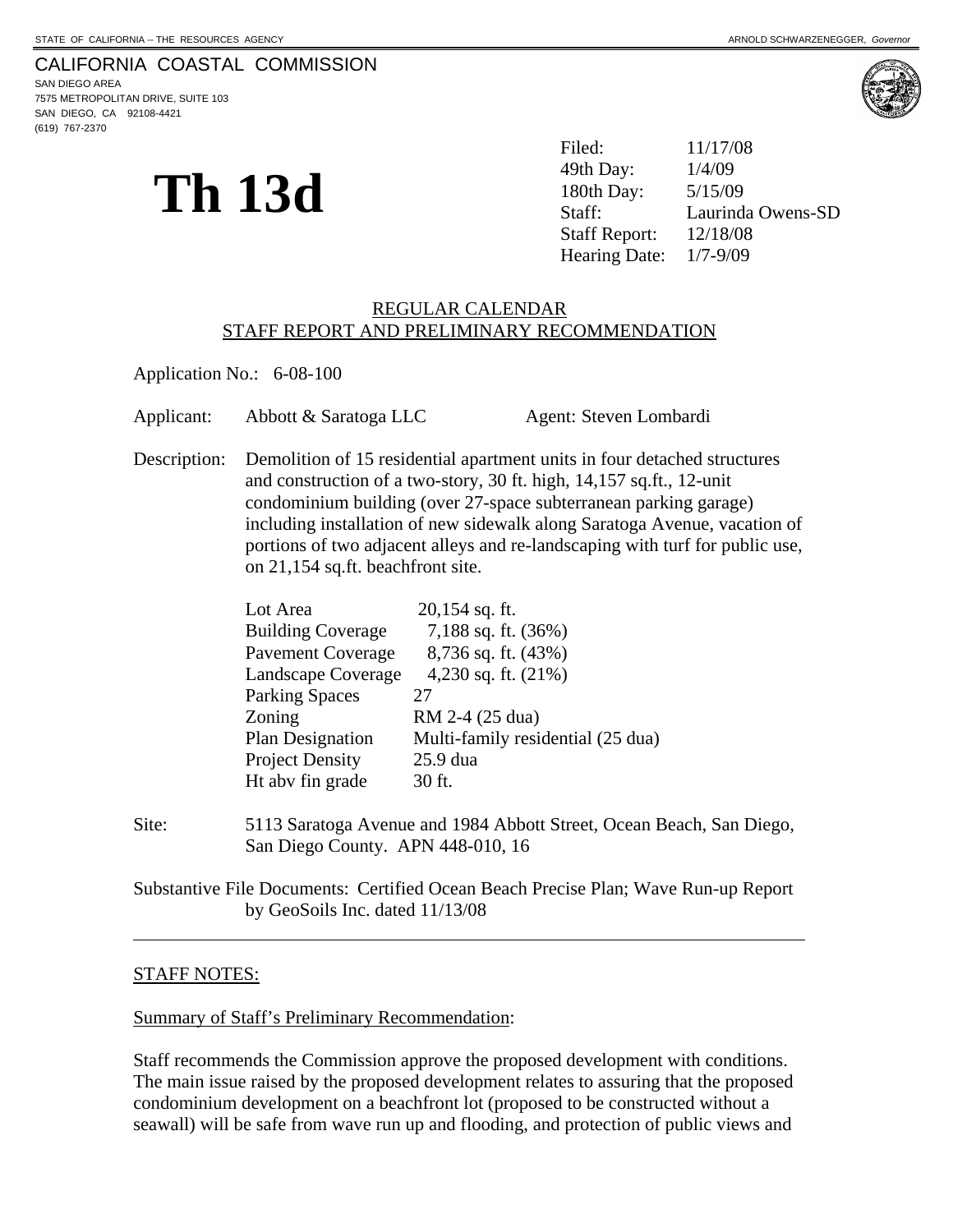public access. Based on information provided in the applicant's wave run-up report, the Commission's coastal engineer has determined that the proposed project will be reasonably safe from risk of flooding concerns. However, since there is still the potential for future changes to storm waves, erosion and sea level that could be larger than what has been used in the siting and design of the proposed condominium development, a special condition requires that the applicant waive rights to construct a future shoreline protection device. In addition, conditions require that the condominium development be constructed consistent with the recommendations contained in the wave run-up study. Other conditions require landscape plans to limit any landscaping in the front yard next to the beach park to a maximum height of three feet (with the exception of four trees if they are placed close to the building and outside the view corridor) which will not have an adverse effect on public views toward the ocean. Also, because work during the summer in this location can have significant impacts on public access, a special condition is recommended that addresses timing of construction to avoid impacts to public access during the summer season. The proposed condominium development, as conditioned, is consistent with all applicable Coastal Act policies.

Standard of Review: Chapter 3 policies of the Coastal Act, with the certified City of San Diego LCP used as guidance.

# I. PRELIMINARY STAFF RECOMMENDATION:

 $\overline{a}$ 

The staff recommends the Commission adopt the following resolution:

#### **MOTION:** *I move that the Commission approve Coastal Development Permit No. 6-08-100 pursuant to the staff recommendation.*

#### **STAFF RECOMMENDATION OF APPROVAL:**

Staff recommends a **YES** vote. Passage of this motion will result in approval of the permit as conditioned and adoption of the following resolution and findings. The motion passes only by affirmative vote of a majority of the Commissioners present.

#### **RESOLUTION TO APPROVE THE PERMIT:**

The Commission hereby approves a coastal development permit for the proposed development and adopts the findings set forth below on grounds that the development as conditioned will be in conformity with the policies of Chapter 3 of the Coastal Act. Approval of the permit complies with the California Environmental Quality Act because either 1) feasible mitigation measures and/or alternatives have been incorporated to substantially lessen any significant adverse effects of the development on the environment, or 2) there are no further feasible mitigation measures or alternatives that would substantially lessen any significant adverse impacts of the development on the environment.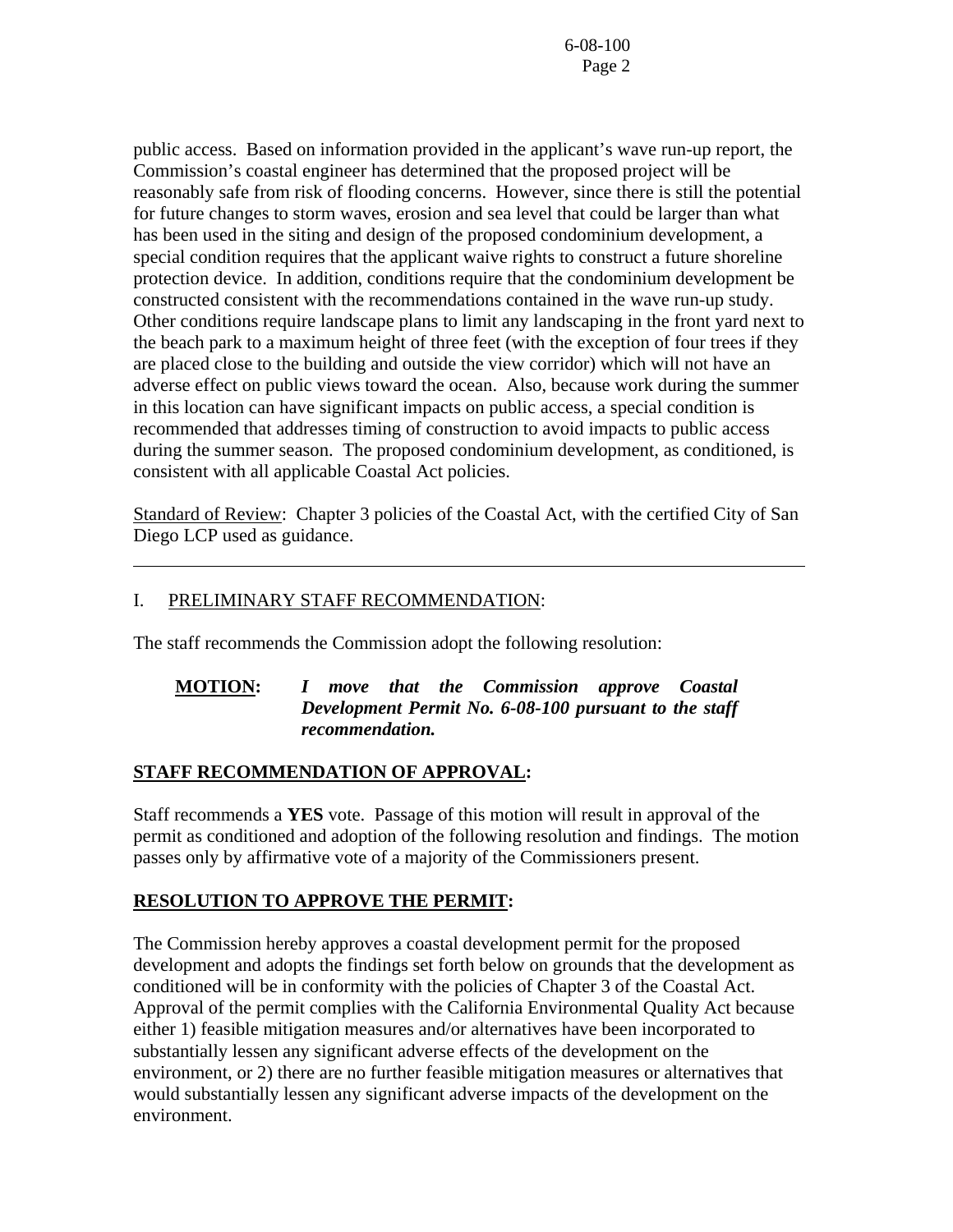II. Standard Conditions.

See attached page.

#### III. Special Conditions.

The permit is subject to the following conditions:

# **1. No Future Bluff or Shoreline Protective Device**

- A(1) By acceptance of this Permit, the applicant agrees, on behalf of itself and all successors and assigns, that no shoreline protective device(s) shall ever be constructed to protect the development approved pursuant to Coastal Development Permit No. *6-08-100* including, but not limited to, the residence, foundation, decks, driveway and basement parking garage in the event that the development is threatened with damage or destruction from waves, erosion, storm conditions, or other natural hazards in the future. By acceptance of this Permit, the applicant hereby waives, on behalf of itself and all successors and assigns, any rights to construct such devices that may exist under Public Resources Code Section 30235.
- A(2) By acceptance of this Permit, the applicant further agrees, on behalf of itself and all successors and assigns, that the landowner shall remove the development authorized by this Permit, if any government agency has ordered that the structures are not to be occupied due to any of the hazards identified above. In the event that portions of the development fall to the beach before they are removed, the landowner shall remove all recoverable debris associated with the development from the beach and ocean and lawfully dispose of the material in an approved disposal site. Such removal shall require a coastal development permit.

2**.** Landscape/Yard Area Fence Plans. **PRIOR TO THE ISSUANCE OF THE COASTAL DEVELOPMENT PERMIT**, the applicant shall submit to the Executive Director for review and written approval, final landscaping and fence plans approved by the City of San Diego. The plans shall be in substantial conformance with the landscape plans as submitted by Steven Lombardi, dated 10/24/08 and shall include the following:

a. A view corridor a minimum of 5 ft. wide shall be preserved in the south yard area adjacent to an unnamed alley; a 15 ft. wide view corridor in the west yard area adjacent to an un-named alley, and a 15 ft. wide view corridor in the north yard area adjacent to Saratoga Avenue. All proposed landscaping (including raised planters) and hardscaping (patios and decks) in the south, west and north yard areas shall be maintained at a height of three feet or lower to preserve views from the street toward the ocean. A maximum of four (4) tall trees with thin trunks are permitted, provided they are located close to the building and are not located in the view corridor where they would block views toward the ocean.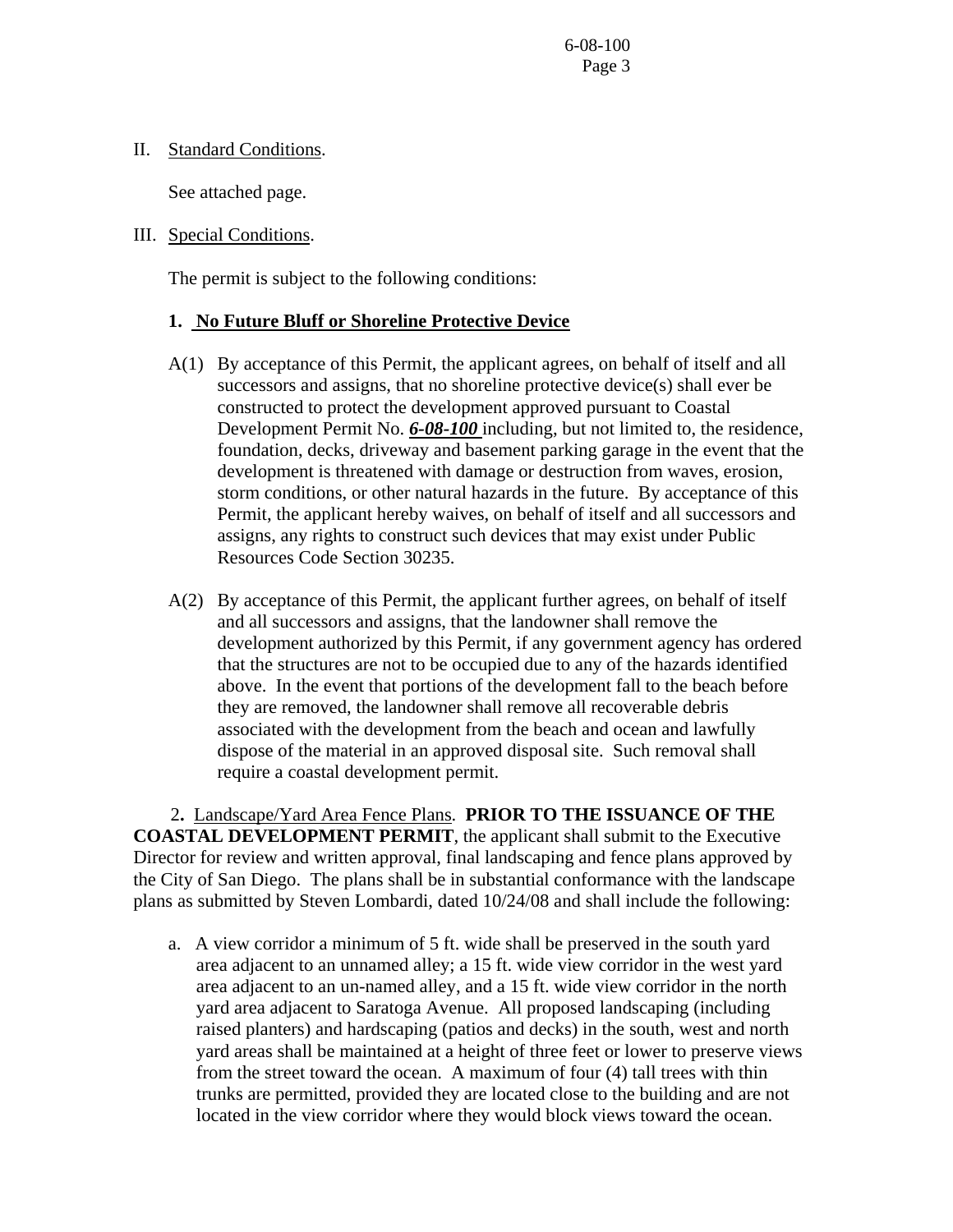- b. The vacated alleys shall be landscaped with turf/grass for public use; and shall first be reviewed and approved by the City of San Diego/Fire Department.
- c. All landscaping shall be drought-tolerant and native or non-invasive plant species. No plant species listed as problematic and/or invasive by the California Native Plant Society, the California Exotic Pest Plant Council, or as may be identified from time to time by the State of California shall be employed or allowed to naturalize or persist on the site. No plant species listed as 'noxious weed' by the State of California or the U.S. Federal Government shall be utilized within the property.
- d. Any fencing in the south, west or north side yard setback area shall permit public views and 75 percent of its surface area shall be open or transparent.
- e. A written commitment by the applicant that five years from the date of the issuance of the coastal development permit for the residential structure, the applicant will submit for the review and written approval of the Executive Director, a landscape monitoring report, prepared by a licensed Landscape Architect or qualified Resource Specialist, that certifies whether the on-site landscaping is in conformance with the landscape plan approved pursuant to this Special Condition. The monitoring report shall include photographic documentation of plant species and plant coverage.

 If the landscape monitoring report indicates the landscaping is not in conformance with or has failed to meet the performance standards specified in the landscaping plan approved pursuant to this permit, the applicant, or successors in interest, shall submit a revised or supplemental landscape plan for the review and written approval of the Executive Director. The revised landscaping plan must be prepared by a licensed Landscape Architect or Resource Specialist and shall specify measures to remediate those portions of the original plan that have failed or are not in conformance with the original approved plan.

The permittee shall undertake the development in accordance with the approved landscape plans. Any proposed changes to the approved plans shall be reported to the Executive Director. No changes to the plans shall occur without a Commission-approved amendment to the permit unless the Executive Director determines that no such amendment is legally required.

3. Final Plans. **PRIOR TO THE ISSUANCE OF THE COASTAL** 

DEVELOPMENT **PERMIT**, the applicant shall submit for review and written approval of the Executive Director final plans for the proposed condominium development that have been approved by the City of San Diego. Said plans shall be in substantial conformance with the plans submitted with this application by Steven Lombardi dated 10/24/08 as well as with the recommendations contained in the report by Geosoils, Inc. dated 11/16/08. Specifically, said plans shall include the following: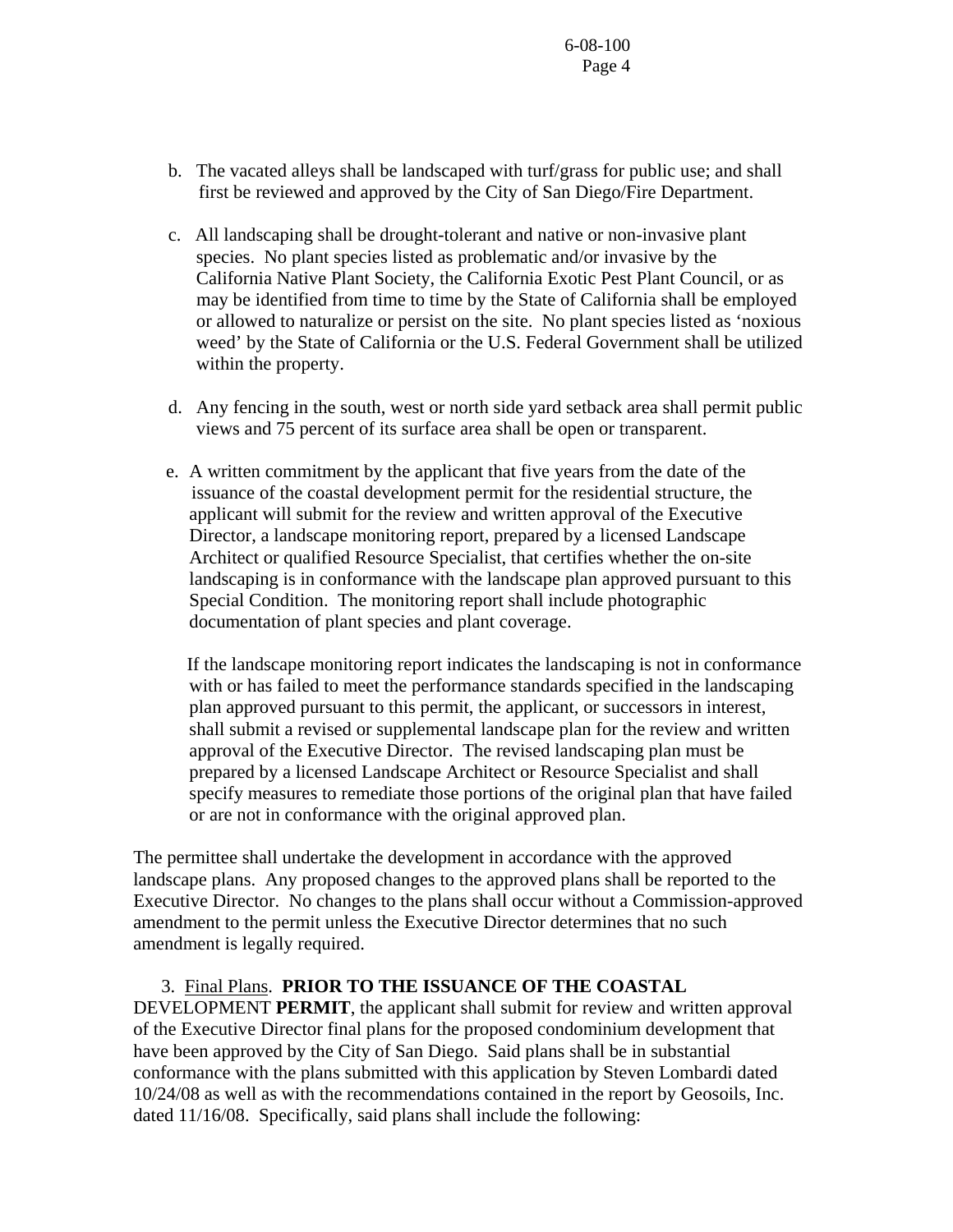- a. The proposed sub-grade garage shall be water-proof and designed with a dewatering system;
- b. Any flood waters pumped out of the garage shall be disposed of or discharged in a non-erosive manner;
- c. Best Management Practices shall be incorporated to keep flood waters clean.

The permittee shall undertake of the development in accordance with the approved final plans. Any proposed changes to the approved final plans shall be reported to the Executive Director. No change to the plans shall occur without a Commission-approved amendment to the permit unless the Executive Director determines that no such amendment is legally required.

 4. Timing of Construction.No construction shall take place for the project between Memorial Day weekend and Labor Day of any year. Access corridors and staging areas shall be located in a manner that has the least impact on public access via the maintenance of existing public parking areas and traffic flow on coastal access routes (No street closures or use of public parking as staging areas).

 5. Assumption of Risk, Waiver of Liability and Indemnity. By acceptance of this permit, the applicant acknowledges and agrees (i) that the site may be subject to hazards from erosion and wave uprush; (ii) to assume the risks to the applicant and the property that is the subject of this permit of injury and damage from such hazards in connection with this permitted development; (iii) to unconditionally waive any claim of damage or liability against the Commission, its officers, agents, and employees for injury or damage from such hazards; and (iv) to indemnify and hold harmless the Commission, its officers, agents, and employees with respect to the Commission's approval of the project against any and all liability, claims, demands, damages, costs (including costs and fees incurred in defense of such claims), expenses, and amounts paid in settlement arising from any injury or damage due to such hazards.

# 6. Deed Restriction. **PRIOR TO ISSUANCE OF THE COASTAL**

**DEVELOPMENT PERMIT**, the applicant shall submit to the Executive Director for review and approval documentation demonstrating that the applicant has executed and recorded against the parcel(s) governed by this permit a deed restriction, in a form and content acceptable to the Executive Director: (1) indicating that, pursuant to this permit, the California Coastal Commission has authorized development on the subject property, subject to terms and conditions that restrict the use and enjoyment of that property; and (2) imposing the Special Conditions of this permit as covenants, conditions and restrictions on the use and enjoyment of the Property. The deed restriction shall include a legal description of the entire parcel or parcels governed by this permit. The deed restriction shall also indicate that, in the event of an extinguishment or termination of the deed restriction for any reason, the terms and conditions of this permit shall continue to restrict the use and enjoyment of the subject property so long as either this permit or the development it authorizes, or any part, modification, or amendment thereof, remains in existence on or with respect to the subject property.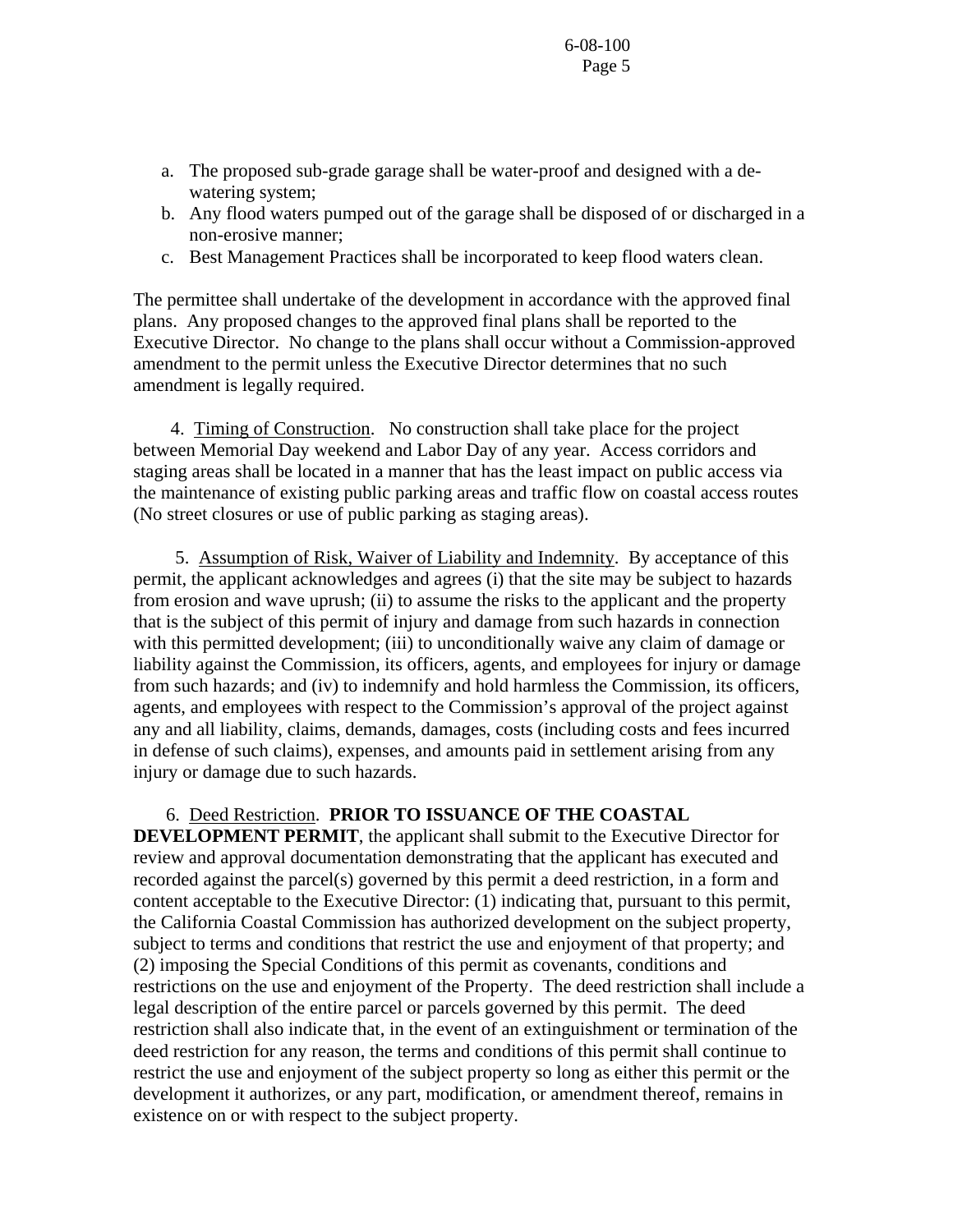# 7. Drainage Plan. **PRIOR TO ISSUANCE OF THE COASTAL**

**DEVELOPMENT PERMIT**, the applicant shall submit to the Executive Director for review and written approval, a drainage and runoff control plan documenting that the runoff from the roof and all impervious surfaces will be collected and directed into pervious areas on the site (landscaped areas) for infiltration and/or percolation prior to being conveyed off-site in a non erosive manner.

The permittee shall undertake the development in accordance with the approved plans. Any proposed changes to the approved plans shall be reported to the Executive Director. No changes to the plans shall occur without a Coastal Commission approved amendment to this coastal development permit unless the Executive Director determines that no amendment is legally required.

#### IV. Findings and Declarations.

The Commission finds and declares as follows:

 1. Detailed Project Description. Proposed is the demolition of 15 one-bedroom apartment units housed in two, one-story buildings and two, two-story buildings on a 21,154 sq.ft. beachfront property consisting of one square block bounded by Abbott Street to the east, Saratoga Avenue to the north and two contiguous un-named alleys (resembling an "L" shape) to the west and south. The westernmost structure, which contains three units, used to contain a restaurant at the far south portion of the structure. That portion of the building has been vacant for several years now. The new development will consist of a two-story, 30 ft. high, 14,157 sq.ft., 12-unit condominium building (over 27-space basement parking garage). Six of the units fronting on Abbott Street will have an approximately 36 sq.ft. second level exterior deck. The proposed parking is adequate to serve the proposed development. All the proposed new units will contain two bedrooms each and will range in size from 1,147 sq.ft. to 1,221 sq.ft. Each unit will have a roof deck. The basement level will be 16,220 sq.ft. in size and will also include an area to accommodate six bicycles and one motorcycle, storage units for each unit and five recreational (game) rooms ranging in size from 510 sq.ft. to 683 sq.ft. Three elevators are also proposed near existing storage units and stairwells. Access to the parking garage will be received from Saratoga Avenue at the northwest corner of the property. The applicant also proposes to install a new sidewalk along Saratoga Avenue to the north where presently none exists.

Two adjacent 20-foot wide un-named alleys border the project site. One half of each of these alleys is proposed to be vacated with the remaining other half to remain in City ownership. After vacation, these former alleys (including the portion to be vacated to Abbott & Saratoga, LLC) will be re-landscaped to create a turf area that will function as a public park. The applicant will increase the size of its lot through the street vacation, thus resulting in the site being large enough to accommodate two additional dwelling units. Also proposed is on-site landscaping. The subject site is located at the southwest corner of Saratoga Avenue and Abbott Street in the community of Ocean Beach in the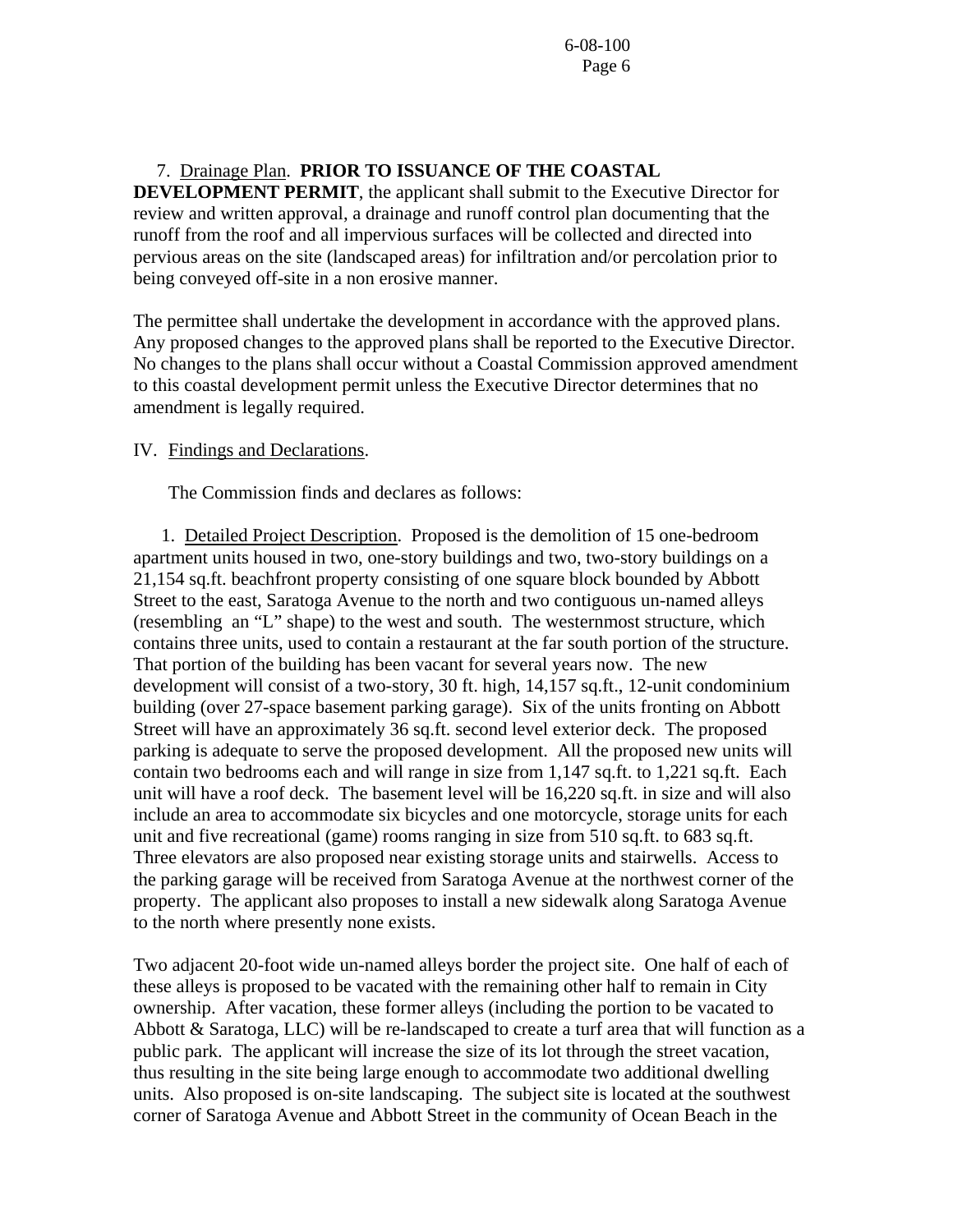City of San Diego. The project site is located immediately adjacent to Ocean Beach Park and the public beach. A large grassy park with picnic tables and fire rings exists immediately west of the project site, with a public beach parking lot located immediately to the south. To the west of this area is a large sandy beach.

Although the City of San Diego has a certified LCP for the Ocean Beach community, the subject site is located in an area where the Commission retains permit jurisdiction. Therefore, Chapter 3 of the Costal Act is the standard of review, with the City's LCP used as guidance.

 2. Geologic Hazards/Shoreline Protective Devices. Section 30235 of the Coastal Act states, in part:

 Revetments, breakwaters, groins, harbor channels, seawalls, cliff retaining walls, and other such construction that alters natural shoreline processes shall be permitted when required to serve coastal-dependent uses or to protect existing structures or public beaches in danger from erosion, and when designed to eliminate or mitigate adverse impacts on local shoreline sand supply.

In addition, Section 30253 states, in part:

New development shall do all of the following:

 (a) Minimize risks to life and property in areas of high geologic, flood, and fire hazard.

 (b) Assure stability and structural integrity, and neither create nor contribute significantly to erosion, geologic instability, or destruction of the site or surrounding area or in any way require the construction of protective devices that would substantially alter natural landforms along bluffs and cliffs. […]

To find a proposed beachfront residential development consistent with Section 30253, the Commission must find that the development will not be subject to threat throughout its useful life such that it requires a seawall or other shoreline protective device to protect it. The Commission has traditionally been concerned with the siting of new development directly along the shoreline in terms of both its encroachment onto public sandy beach as well as visual impacts. The Coastal Act Section 30235 acknowledges that seawalls, revetments, cliff retaining walls, groins and other such structural or "hard" solutions alter natural shoreline processes. Thus, such devices are required to be approved only when necessary to protect existing structures or public beaches in danger from erosion and when designed to eliminate or mitigate adverse impacts on local sand supply.

In the case of the proposed development, the applicant is requesting to demolish 15 apartment units and construct a 12-unit condominium development on a beachfront site. Presently, there is no shoreline protection on the subject site and the applicant is not proposing any in connection with the new development. Immediately west of the site is a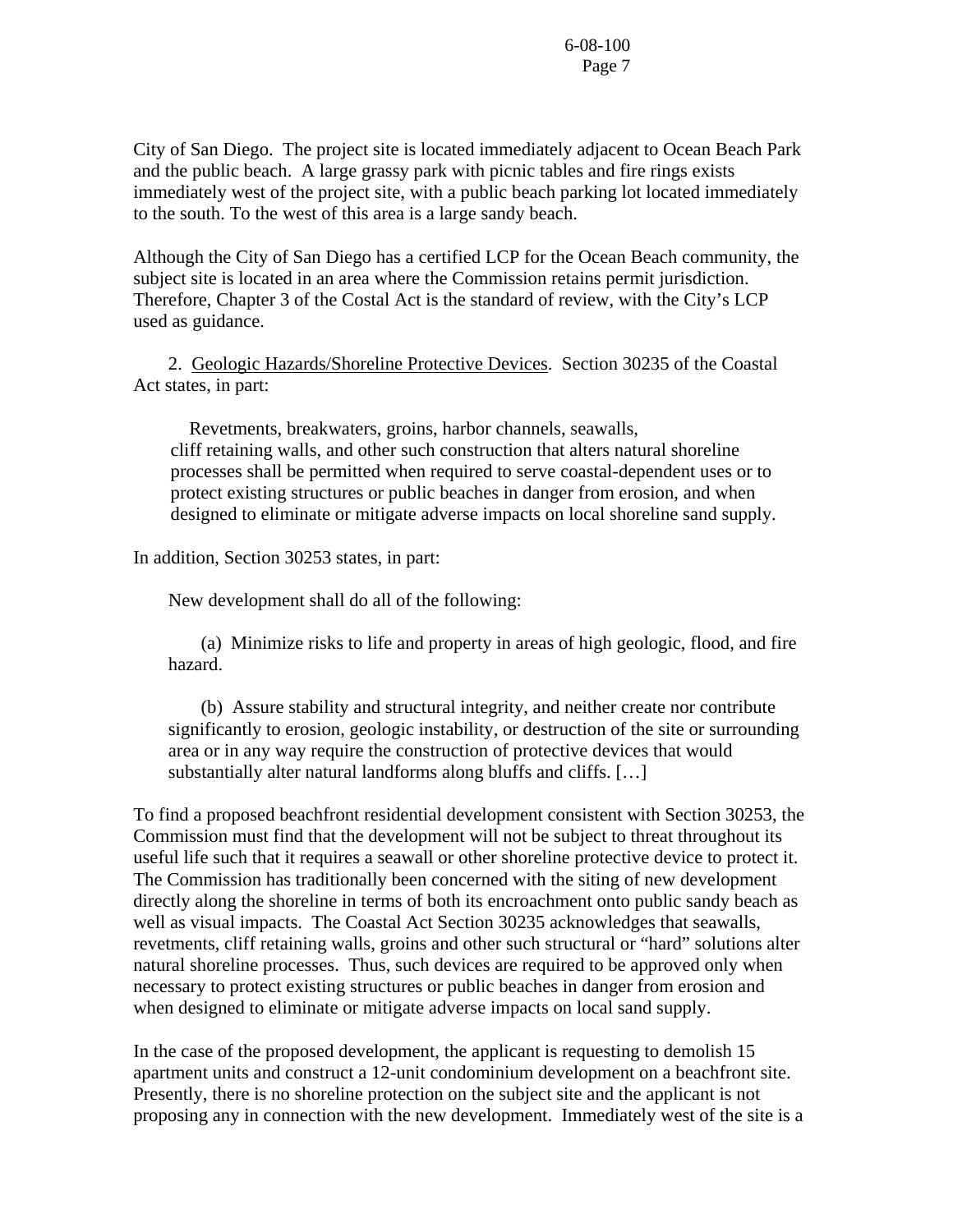grassy park and picnic area. Beyond this area to the west, is a large and expansive sandy beach and the ocean. The proposed residence will be constructed 2 ½ ft. above grade (+10.5 ft. MSL). Although no fencing is proposed, the applicant is proposing an approx. 2 ½ ft. high raised podium on all elevations; the grades being a little higher on the west side.

In any case, because the project site is adjacent to a beach, it must be assured that the new development will be safe from wave run up and other coastal hazards. As such, the applicant submitted a wave run up analysis which discusses the potential threats to the proposed condominium development from erosion, wave inundation and tsunamis. The report also included an analysis of a range of sea level rise up 2 feet over the next 75 to 100 years. The findings of that study evaluated the potential threat to the site from waves, flooding, and shoreline erosion hazards over the next 75 years, including estimated the potential frequency of occurrence. The report concludes that while there may be a rise in sea level over the next 75 years, this would not result in an increase in erosion or a threat to the proposed development because the shoreline in this area is stabilized by a rocky headland to the south of the pier, the groin separating north and south Ocean Beach, the flood control jetty and the southern Mission Bay jetty on the north end of Ocean Beach and because the site is located over 200 feet (more specifically, 280-300 feet) from the shoreline. The report concludes that there is no significant potential erosion hazard at the site over the next 75 to 100 years.

With regard to potential flooding hazard, the wave run up analysis indicates that allowing for a 2 foot rise in sea level over the next 75 to 100 years, the mean higher high water mark will be at about +4.49 feet Mean Sea Level (MSL) or 7.32 MLLW. The highest observed water elevation in this location was on 11/13/97 at +4.92 MSL. If a sea level rise of 2 feet is added to this elevation, it is about +6.92 MSL. For the proposed project, the lowest proposed habitable finished floor is 2.5 feet above site grade of +11 feet MSL or about elevation +13.5 feet MSL. This is above any potential ocean flood elevation and over 4 feet higher than the highest water added to 54 inches of sea level rise. The finished floor of the underground garage is below this flood elevation. Therefore, it is recommended that the garage be designed to be waterproof and include a dewatering system in the event of flooding. With incorporation of these measures, the site should be safe from flooding over the next 75-100 years.

With regard to wave runup, the report concludes that the site is sufficiently setback from the shoreline to be safe from breaking waves. The potential for wave runup to the site is very small due to the wide beach and grass fronting the site. While large "design waves" can runup and overtop the beach berm, the height of the overtopping wave bore will likely be about 2 feet. The US Army Corp of Engineers Coastal Engineering Manual (2004) states that for every 25 feet a bore travels across a flat beach, the bore height is reduced by about 1 foot. The site is about 300 feet from the shoreline and likely beyond the reach of wave overtopping bores. Although floodwaters from wave runup have reached Abbott Street and Saratoga Avenue in the past, even if they were to reach the site again, they would have little, if any velocity or force and would likely be less than one foot in elevation. It is also noted that the City of San Diego constructs an artificial sand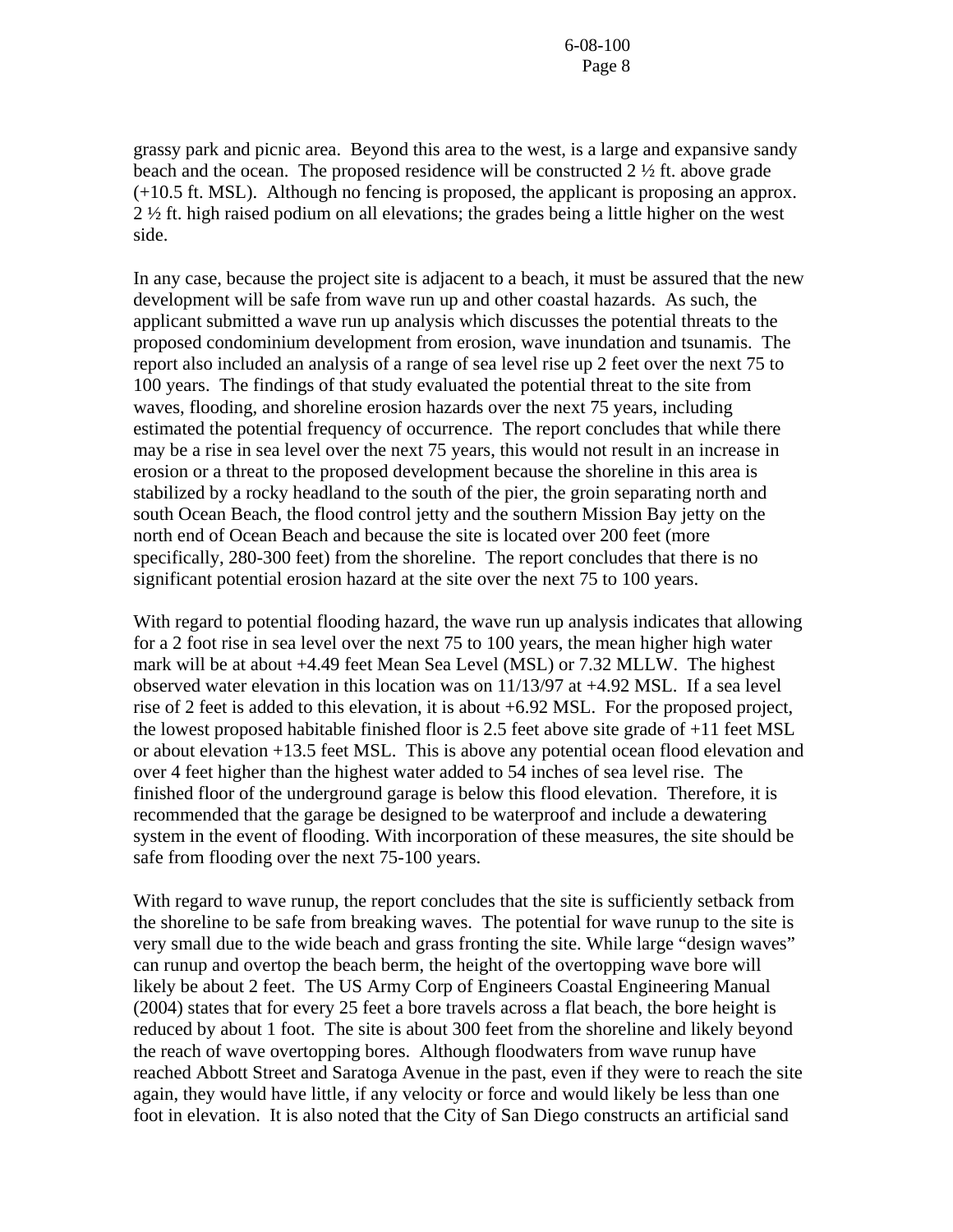berm seaward of the subject site along the public beach every winter to further reduce the potential for flooding of adjacent streets. There is no significant flooding hazard from surface gravity waves to the proposed development.

The report therefore concludes that over the last several decades there has been no shoreline retreat in front of the site; it has not been subject to significant flooding, erosion damage or wave runup attack in the past, including the 1982-83 El Nino winter; and the proposed habitable improvements are above any potential coastal hazard. In addition, the report states that flooding, erosion and wave runup will not significantly impact the proposed development over its lifetime (75 years). Recommendations include that the proposed basement garage be water-proofed and designed with a de-watering system. In addition, the garage driveway should consider a low height berm at the entrance. The report also concludes that it is unlikely that a seawall will be necessary in the future to protect the proposed development.

The Commission's staff coastal engineer has reviewed the submitted technical report and has stated that the site has a low risk for flooding or coastal inundating, and although these risks could rise with an increase in sea level, the elevation of the first floor to  $+13.5$ ft. MSL and the setback from the ocean should minimize these risks to an acceptable level. The Commission's staff coastal engineer therefore concurs that the proposed development can be constructed without the need for a seawall and that the site is reasonably safe from the risks of geologic and flooding conditions. However, there is a risk that the anticipated future changes to storm waves, erosion and sea level could be larger than what has been anticipated when siting and designing of the proposed condominium development. As such, Special Condition #1 requires that the applicant agree to waive any rights to construct shoreline protection under 30235 of the Coastal Act. Only with this waiver can the project be found to be consistent with Section 30253 of the Act, which prohibits new development from requiring future shoreline protection. Special Condition #3 requires that final plans be submitted that document that the proposed development be designed consistent with the recommendations contained in the wave runup analysis.

As noted above, the Commission finds that the proposed project can be constructed without the need for a seawall. Although the Commission finds that the proposed development has been designed to minimize the risks associated with its implementation, the Commission also recognizes the inherent risk of shoreline development. The subject site may be subject to wave action. Thus, there is a risk of damage to the principal residential structure as a result of wave action. Given that the applicant has chosen to perform these improvements despite these risks, the applicant must assume the risks. Accordingly, Special Condition #5 requires that the applicant acknowledge the risks and indemnify the Commission against claims for damages that may be brought by third parties against the Commission as a result of its approval of this permit.

In addition, Special Condition #6 requires the applicant to record a deed restriction imposing the conditions of this permit as covenants, conditions and restrictions on the use and enjoyment of the property. Therefore, as conditioned, since the proposed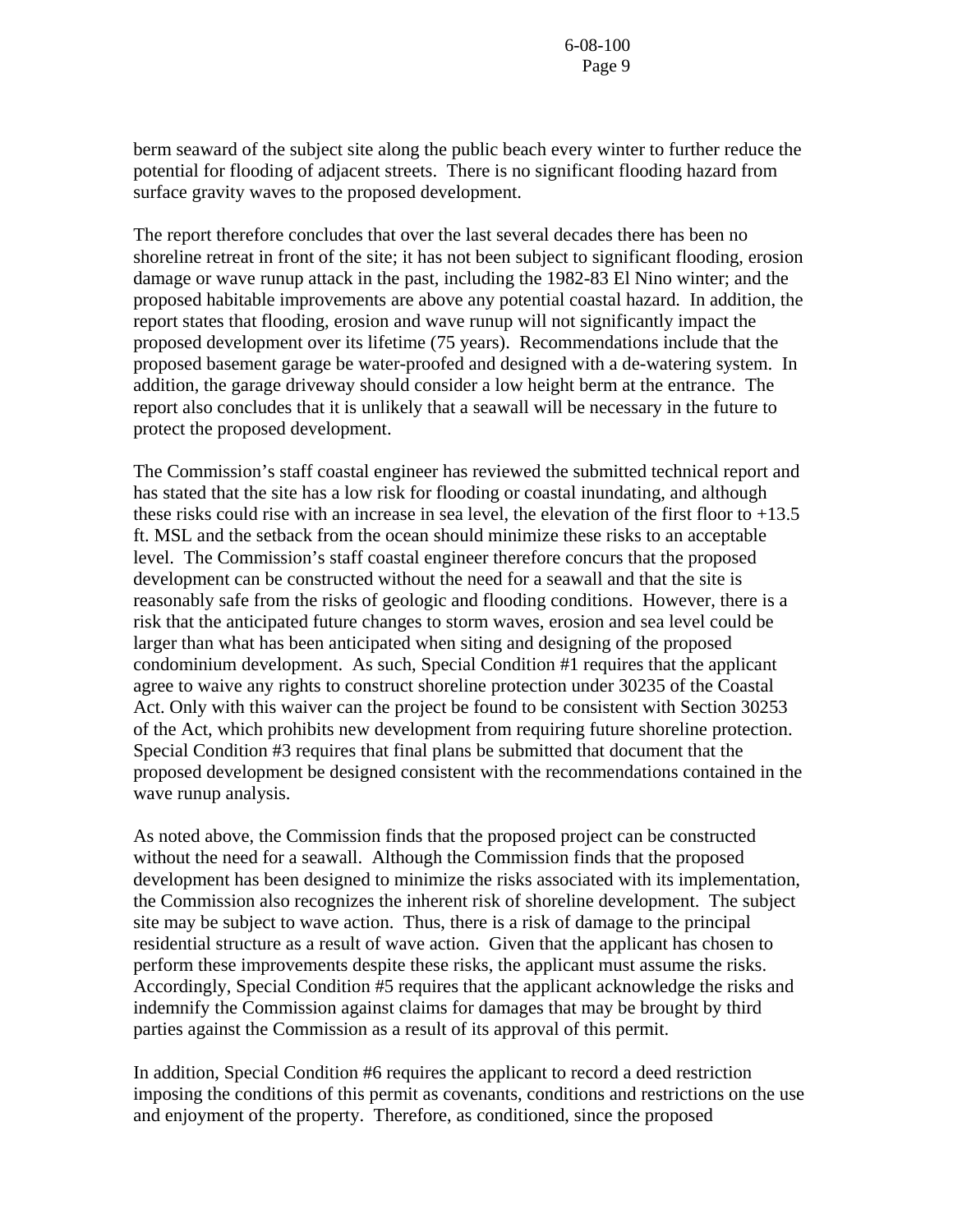development can be assured structural stability over its lifetime and not require shoreline protection, the proposed development is consistent with Section 30253 and 30235 of the Coastal Act.

3. Public Access. Coastal Act sections 30210, 30211 and 30212(a) are applicable to the project and state the following:

#### Section 30210

 In carrying out the requirement of Section 4 of Article X of the California Constitution, maximum access, which shall be conspicuously posted, and recreational opportunities shall be provided for all the people consistent with public safety needs and the need to protect public rights, rights of private property owners, and natural resource areas from overuse.

#### Section  $30212(a)$

(a) Public access from the nearest public roadway to the shoreline and along the coast shall be provided in new development projects except where:

(1) it is inconsistent with public safety, military security needs, or the protection of fragile coastal resources,

(2) adequate access exists nearby, or, […]

#### Section 30211

Development shall not interfere with the public's right of access to the sea where acquired through use or legislative authorization, including, but not limited to, the use of dry sand and rocky coastal beaches to the first line of terrestrial vegetation.

Section 30604(c) of the Act requires that specific access findings be made for any project located between the first public roadway and the sea. The project site is located between the ocean and the first public roadway (Abbott Street). The project site is located immediately adjacent to Ocean Beach Park and the public beach. The beach is a popular area, consisting of a wide sandy beach used by residents and beach-goers alike for many recreational activities. Immediately west of the site is a large grassy picnic area with picnic tables.

The Ocean Beach Pier is located southwest of the site and a groin exists almost directly west of the project site. Access to the beach can be gained nearest the project site at the streetend of Saratoga Avenue immediately adjacent to the subject site and at the unnamed alley to the south.

The certified Ocean Beach Precise Plan recommends protecting public access to the beach. The site is currently developed with 15 apartment units and no access to the beach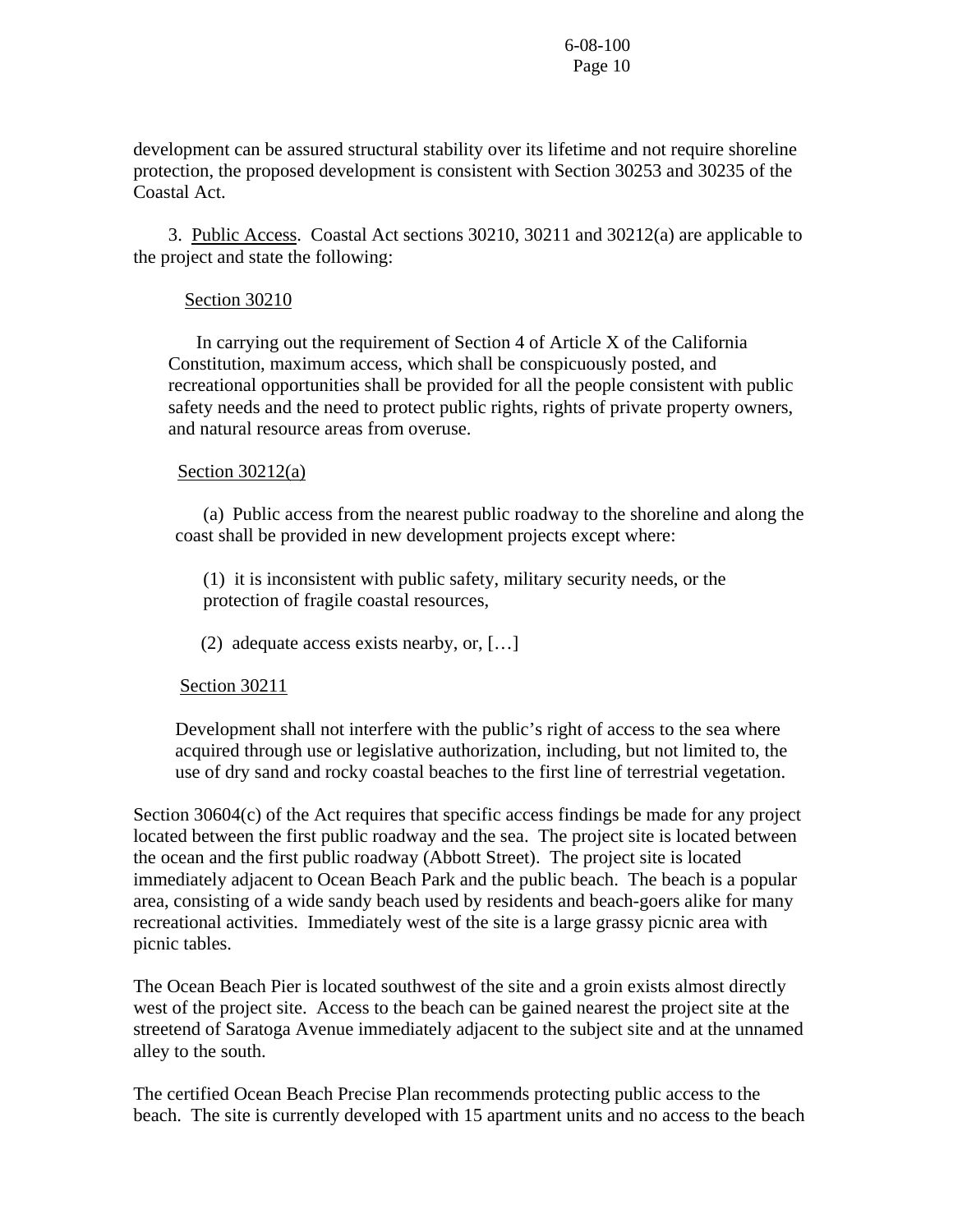across the subject site currently exists. The existing development on the site is presently deficient in parking. There are a total of 14 on-site parking spaces to serve 15 residential units where currently 34 would be required. The subject site is located within the City's Beach Impact Area which generally includes that area within 3-4 blocks of the beach or bay, as these are the areas that are most impacted by parking for both beach visitors and surrounding residents. The City's zoning ordinance (Land Development Code) for the parking beach impact area specifically requires 2.25 spaces for each two-bedroom unit and 2.5 spaces for units containing 3-4 bedrooms. As such, the required parking for the new development which consists of 12 two-bedroom condominium units is:  $12 \times 2.25 =$ 27 parking spaces, as is proposed. The proposed project will not result in any adverse impacts to public access, and in fact, will enhance public access by providing adequate parking on-site, thus eliminating the current conditions where residents usurp parking from beach users in this nearshore area. Even though the site is next to a public beach parking lot, during the summer months, parking is in high demand and competitively sought by beach users, residents and patrons of local businesses in this community. Thus, adequate on-site parking will be provided with 27 parking spaces (2.25 spaces per unit), consistent with Section 30252 of the Act.

In addition, as noted previously, two adjacent 20-foot wide un-named alleys border the project site. One half of each of these alleys is proposed to be vacated with the other half to remain in City ownership. After vacation, these alleys will be landscaped with turf, which will be provided for public use. Presently, the alleys are barricaded. The north/south running alley which is west of the site is completely barricaded at its northern end near Saratoga Avenue. The east/west running alley that borders the south side of the site is only barricaded approximately half-way, and it is used to provide ingress and egress from Abbott Street to the existing 14 on-site parking spaces. The City barricaded the alleys in 1983 to restrict vehicle circulation. At the time it was considered a safety issue, as vehicles were using the alley while looking for parking or as a drop-off area for beach use. At the time there was a restaurant at the southwest corner of the site and the City closed the alleys due to the number of vehicles that were using the alleys as a roadway, which was deemed unsafe given the proximity to existing development (residential and commercial use). Thus, the alleys have been determined by the City to not be necessary for access or circulation and in fact have been determined by the City to be detrimental to access and traffic circulation, which resulted in their closure over 25 years ago. With the proposed alley vacation, the area will be planted with turf grass and made open and available to the public, which will facilitate pedestrian access from Abbott Street as well as provide additional grassy park area for the public.

In addition, to assure construction impacts do not result in public access impacts during the time of highest demand for recreation and public beach access, the Commission has typically restricted work in and around the beach and other public recreational areas to outside the summer season. As noted above, the area where the proposed work will occur is immediately adjacent to a public beach, and as such, any work occurring during the summer months could potentially interfere with the public's use and enjoyment of this area. Therefore, Special Condition #4 notifies the applicant that no work may occur during the summer peak season between Memorial Weekend and Labor Day of any year.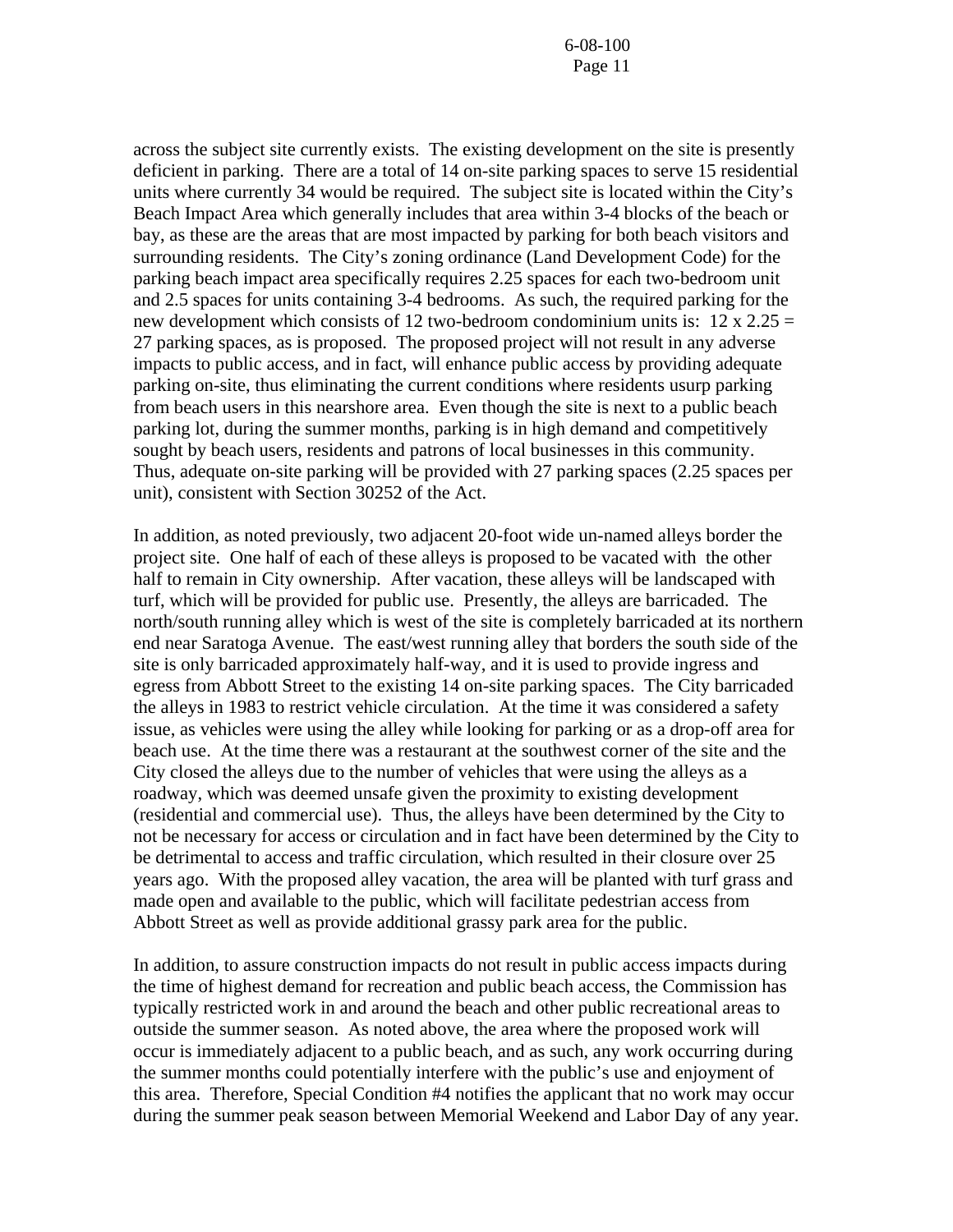In addition, the condition further requires that access corridors and staging areas shall be located in a manner that has the least impact on public access and public parking spaces (no use of public parking). As conditioned, no short or long-term impacts to public access are anticipated. Therefore, the proposed development, as conditioned, does not interfere with public access opportunities and can be found consistent with the public access and recreation policies of the Coastal Act.

4. Public Views/Community Character. Section 30251 of the Coastal Act is applicable to the subject project and states, in part:

The scenic and visual qualities of coastal areas shall be considered and protected as a resource of public importance. Permitted development shall be sited and designed to protect views to and along the ocean and scenic coastal areas, to minimize the alteration of natural land forms, to be visually compatible with the character of surrounding areas,…

The certified Ocean Beach Precise Plan, which the Commission uses for guidance also states:

- That views available from elevated areas and those adjacent to the beaches and ocean be preserved and enhanced wherever possible. [p.85]
- That public access to beaches and the shoreline be protected, first by clearly establishing public access and use rights, and second by requiring new developments to provide visual and physical access. [p. 42]

The project site is located in Ocean Beach near Ocean Beach Park and the public beach. Immediately west of the site is a large grassy beach park. Beyond this area to the west is a wide sandy beach and the ocean. The Certified Ocean Beach Precise Plan recommends protecting public views to the ocean. In the Ocean Beach community, public views to the ocean exist along the east-west running streets in the community. In this particular case, public views to the ocean exist along Saratoga Avenue north of the subject site as well as along the unnamed alley to the south. Thus, it is important to assure that new development not interfere with public views from these public vantage points, by among other things, assuring adequate building setbacks.

Presently, there are no existing public views across the subject site, as it is currently developed with 15 residential (apartment) units in four detached buildings. The westernmost single-story building does not presently observe the building setbacks, as it is located on the western property line with a zero foot setback and as such, the structure currently obstructs public views to the ocean while looking west. The proposed structure will enhance public views as it will observe a larger building setback in the west and south yard area setback. The new structure will observe the minimum required building setback of 12 ft. from the western property line (it will actually be set back approximately 45 feet); as such, views will be opened up while looking northwest across the site from the un-named alley to the south as well as from the public parking lot south of the project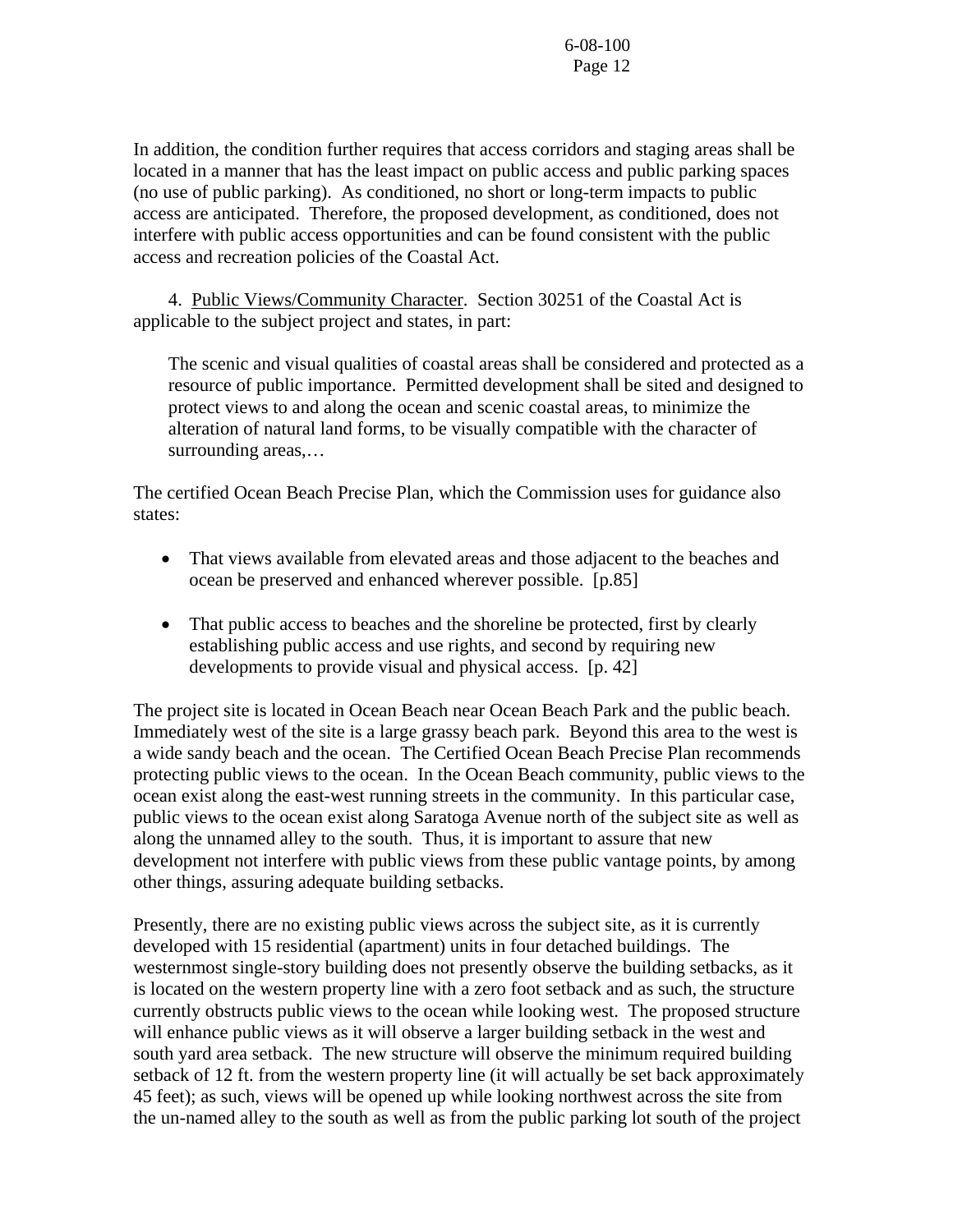site. The larger setback provided will greatly open up views along this elevation. In addition, along the north elevation of the subject site, both buildings on the west side of the property are currently set back 10 ft. from the northern property line. The proposed building will be setback a distance of 15-20 ft., thus improving and opening views looking west along Saratoga Avenue towards the ocean. The other two existing buildings that front on Abbott Street are also constructed on the eastern property line with a zero ft. setback. The new development will observe an  $8\frac{1}{2}$  - 13  $\frac{1}{2}$  ft. setback from this frontage. As far as the southern setbacks are concerned, the existing building observes a 5 ft. setback and the newly proposed structure will be setback 15 ft. from the centerline of the alley. Presently, there are no structures that encroach close to the southern property line other than the portion of the building next to the western alley that used to be a restaurant. This area will be filled in with the proposed development. Nonetheless, given that the new development will observe all of the required setbacks, public views looking across the site from west to east as well as from south to northwest will be greatly enhanced. It should be noted also that the proposed vacated alleys will not result in a reduction in building setbacks. In fact, the area of the proposed alley vacations will remain open and are not proposed to be used to meet building setback requirements.

In this particular case, the proposed development will observe all required setbacks, which will enhance public views to the ocean. However, there is the potential for proposed landscaping in the south and north side yards to impede public views to the ocean (both initially and over time, as plant materials/trees mature). As such, Special Condition #2 requires that the applicant submit final landscape plans that require all proposed landscaping and hardscaping in the south, west and north yard setback areas consist of only low level materials that do not impede views to the ocean. The condition also allows for a maximum of four (4) tall trees with thin trunks, such as palm trees, provided they are not in the view corridor, placed close to the building, and do not block public views toward the ocean. Through the above-cited condition, it can be assured that any improvements proposed in the yard areas will not impede public views toward the ocean. Special Condition #6 requires the permit and findings be recorded to assure future property owners are aware of the permit conditions.

In addition, because the proposed condominium building is located in close proximity to the ocean, it will be highly visible from the public beach. However, the exterior of the structure will be of an earth tone color (as opposed to anything bright which could cause adverse visual impacts in this scenic coastal setting). In addition, the roof will not be visible as it consists of a deck with glass and aluminum (silver) railings and an earth tone siding finish. As proposed, the structure will be compatible with the character of the surrounding area and is designed to protect views to and along the ocean and scenic coastal areas, consistent with Section 30251 of the Act.

With regard to community character, the existing residences along Abbott Street and Saratoga Avenue vary widely in architectural style and appearance. The proposed project will result in a two-story structure (over a basement level) next to the public beach park. Immediately south of the site is a large public beach parking lot and a lifeguard and comfort station. To the north is other multi-family and single-family residential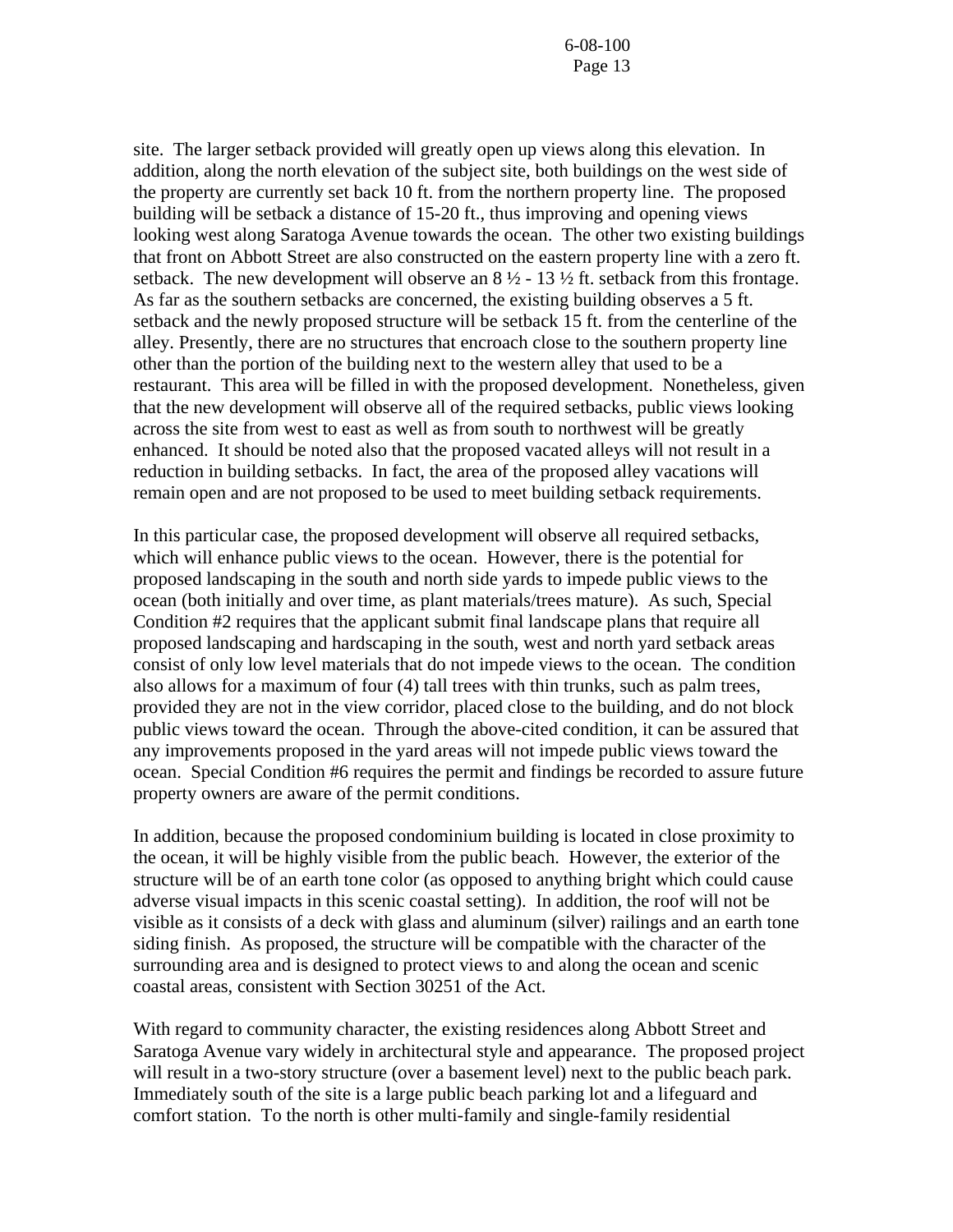development and to the east is multi-family residential use and commercial development. The proposed structure will be 30 ft. high, consistent with current zoning requirements. In addition, the proposed structure will be visually compatible in terms of bulk and scale with the character of the surrounding neighborhood and the pattern of redevelopment in the area.

In addition, in order to make way for the proposed new development, the applicant is proposing to demolish all existing development on the site which consists of 15 apartment units in four separate buildings. The structures were constructed in 1952. The City's certified Land Development Code contains regulations pertaining to protection of Historical Resources. Because some of the existing older structures may contain some historical significance, Section 143.0212 of the LDC provides that the City shall determine the need for a site-specific survey for the purposes of obtaining a construction permit or development permit for development for any parcel containing a structure that is 45 or more years old. In this particular case, as noted above, the structure is 56 years old and, as such, it must be determined whether or not the structure has any historical significance. To address this, the City's environmental review has been completed and it concluded that based upon the submitted plans, photos and historical records, the buildings proposed for demolition are not historic and that a historical report is not required. The site is located in the emerging Ocean Beach Historic District but in this case, the structures proposed for demolition are not historic. As such, the demolition of the existing structures does not result in any impacts to historical resources. In summary, the proposed development, as conditioned, will not result in any public view blockage and will be visually compatible with the character of the surrounding neighborhood, consistent with Section 30251 of the Coastal Act and the certified LCP

 5. Local Coastal Planning. While the City of San Diego has a certified LCP that governs the Ocean Beach community, the subject site is in an area of original jurisdiction, where the Commission retains permanent permit authority. As a result of the portions of the vacated alley that will revert to private ownership, the lot area will increase, thus resulting in the ability for two additional dwelling units to be constructed on the site. However, the project still meets the density requirements of the certified LUP. Specifically, 20,154 sq.ft. divided by  $43,560$  sq.ft. = .46 x 25 dua = 11.56 (rounded up to 12) dwelling units permitted on the site. Therefore, the project is consistent with the certified Ocean Beach Precise Plan and all applicable Chapter 3 policies of the Coastal Act. Therefore, the Commission finds that approval of the proposed development, as conditioned, will not prejudice the ability of the City of San Diego to continue to implement its certified LCP for the Ocean Beach community.

 6. Consistency with the California Environmental Quality Act (CEQA). Section 13096 of the Commission's Code of Regulations requires Commission approval of Coastal Development Permits to be supported by a finding showing the permit, as conditioned, to be consistent with any applicable requirements of the California Environmental Quality Act (CEQA). Section 21080.5(d)(2)(A) of CEQA prohibits a proposed development from being approved if there are feasible alternatives or feasible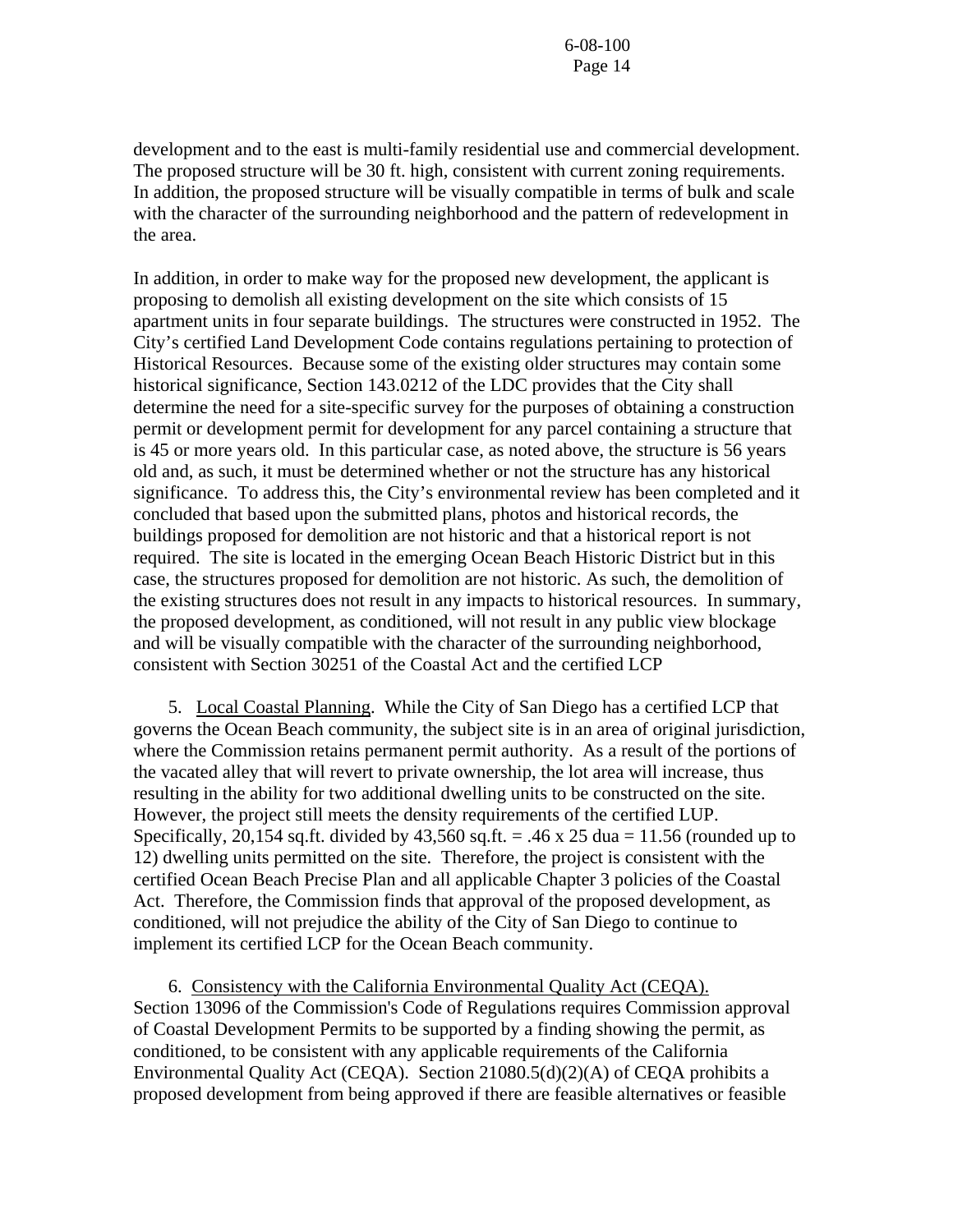mitigation measures available which would substantially lessen any significant adverse effect which the activity may have on the environment.

The proposed project has been conditioned in order to be found consistent with the Chapter 3 policies of the Coastal Act. Mitigation measures, including conditions addressing hazards and protection of public views to the ocean and public access will minimize all adverse environmental impacts. As conditioned, there are no feasible alternatives or feasible mitigation measures available which would substantially lessen any significant adverse impact which the activity may have on the environment. Therefore, the Commission finds that the proposed project is the least environmentallydamaging feasible alternative and is consistent with the requirements of the Coastal Act to conform to CEQA.

# STANDARD CONDITIONS:

- 1. Notice of Receipt and Acknowledgment. The permit is not valid and development shall not commence until a copy of the permit, signed by the permittee or authorized agent, acknowledging receipt of the permit and acceptance of the terms and conditions, is returned to the Commission office.
- 2. Expiration. If development has not commenced, the permit will expire two years from the date on which the Commission voted on the application. Development shall be pursued in a diligent manner and completed in a reasonable period of time. Application for extension of the permit must be made prior to the expiration date.
- 3. Interpretation. Any questions of intent or interpretation of any condition will be resolved by the Executive Director or the Commission.
- 4. Assignment. The permit may be assigned to any qualified person, provided assignee files with the Commission an affidavit accepting all terms and conditions of the permit.
- 5. Terms and Conditions Run with the Land. These terms and conditions shall be perpetual, and it is the intention of the Commission and the permittee to bind all future owners and possessors of the subject property to the terms and conditions.

(G:\San Diego\Reports\2008\6-08-100 Abbott & Saratoga, LLC stfrpt.doc)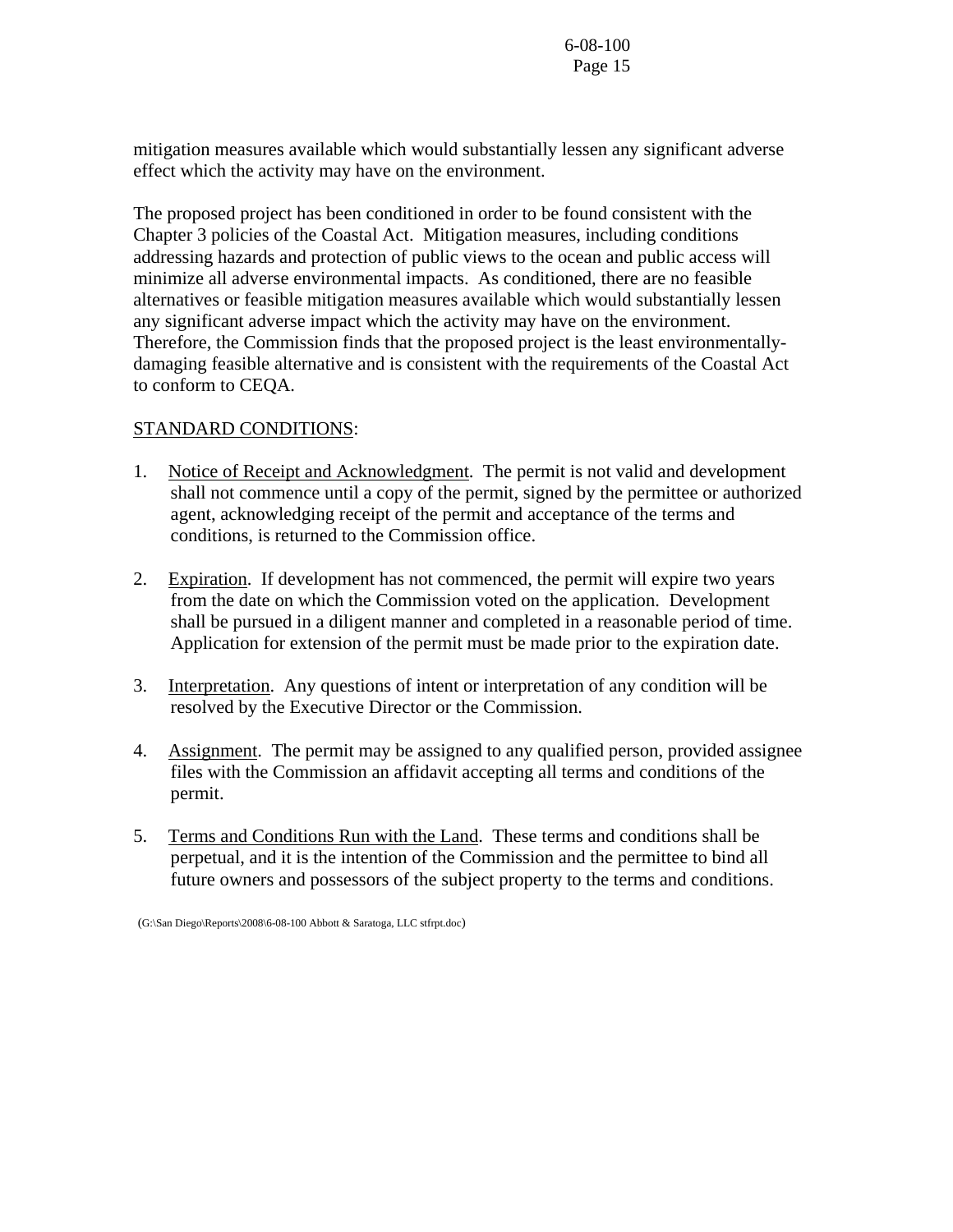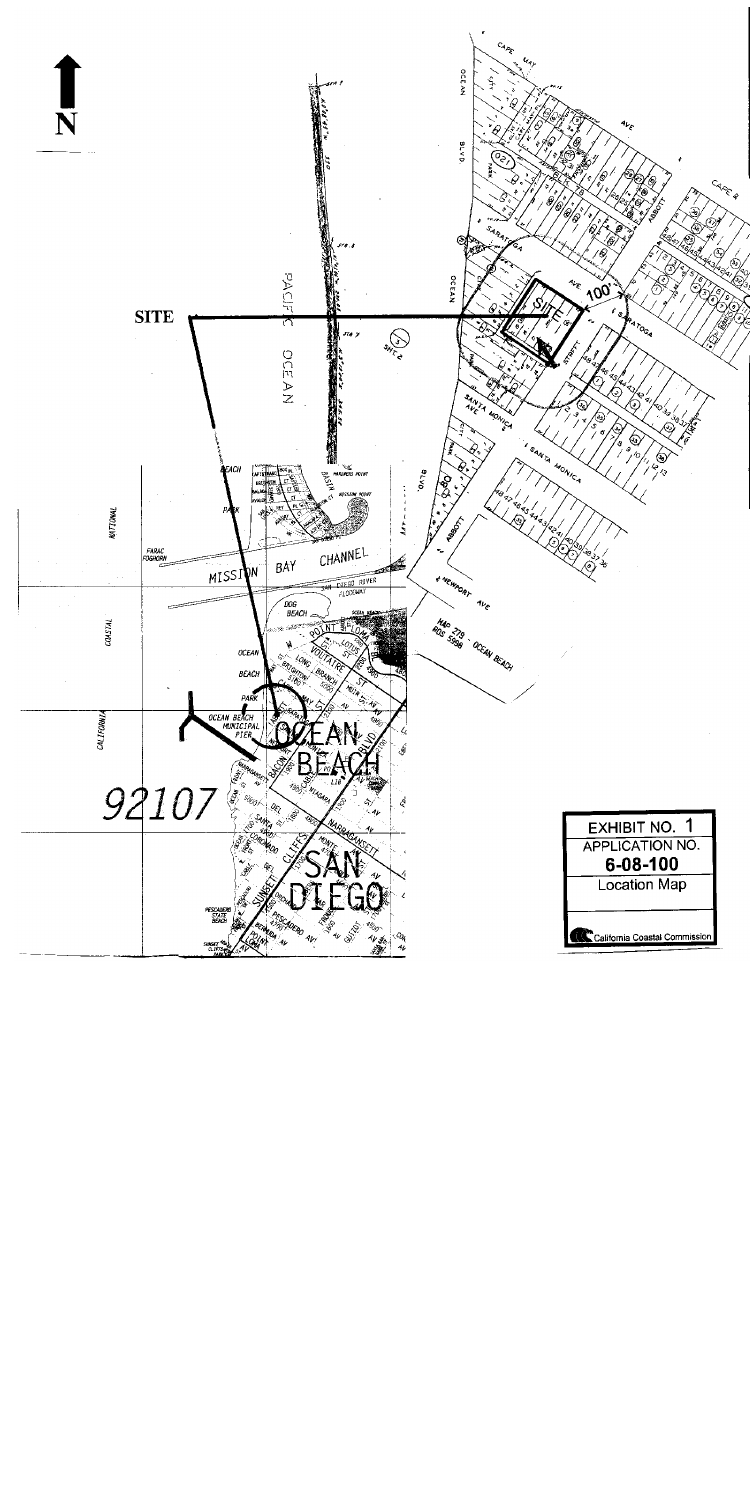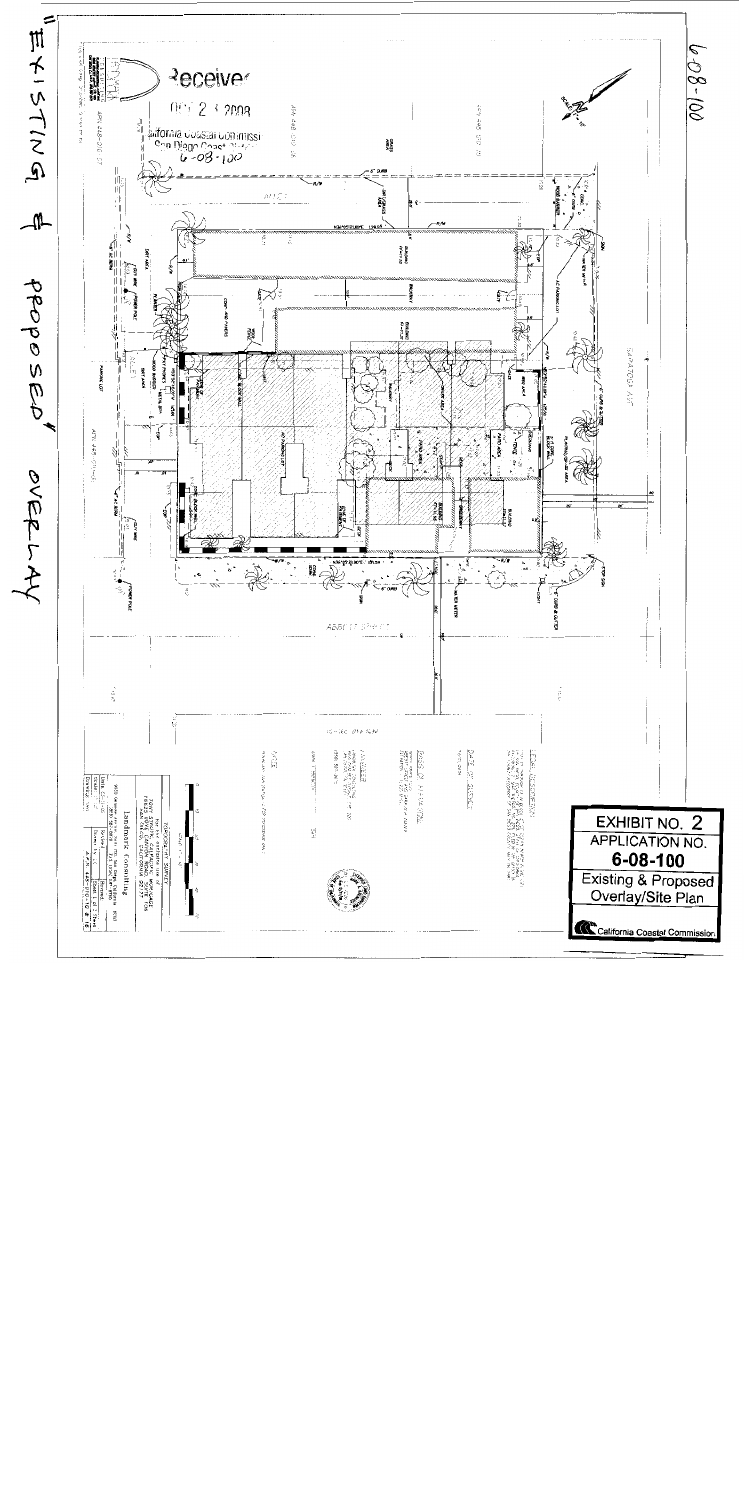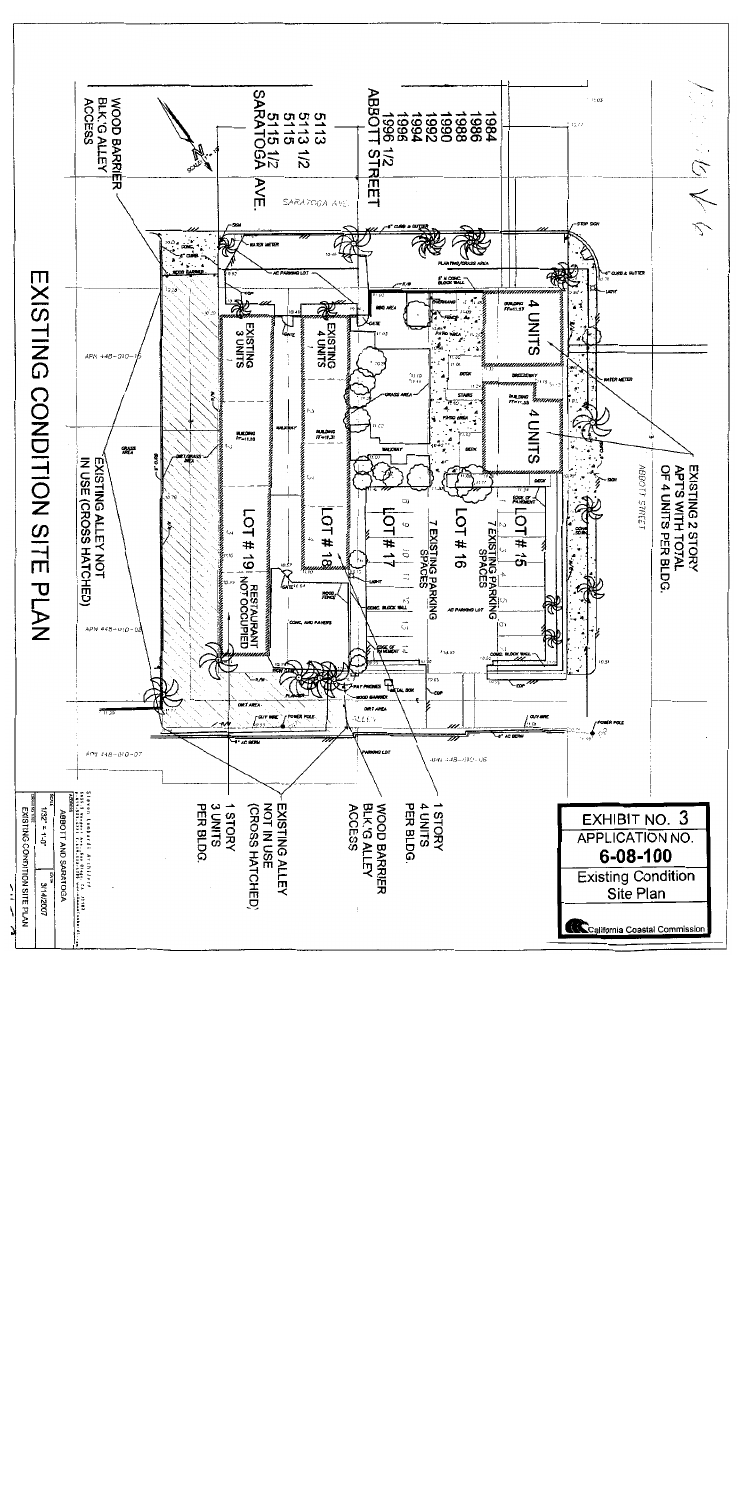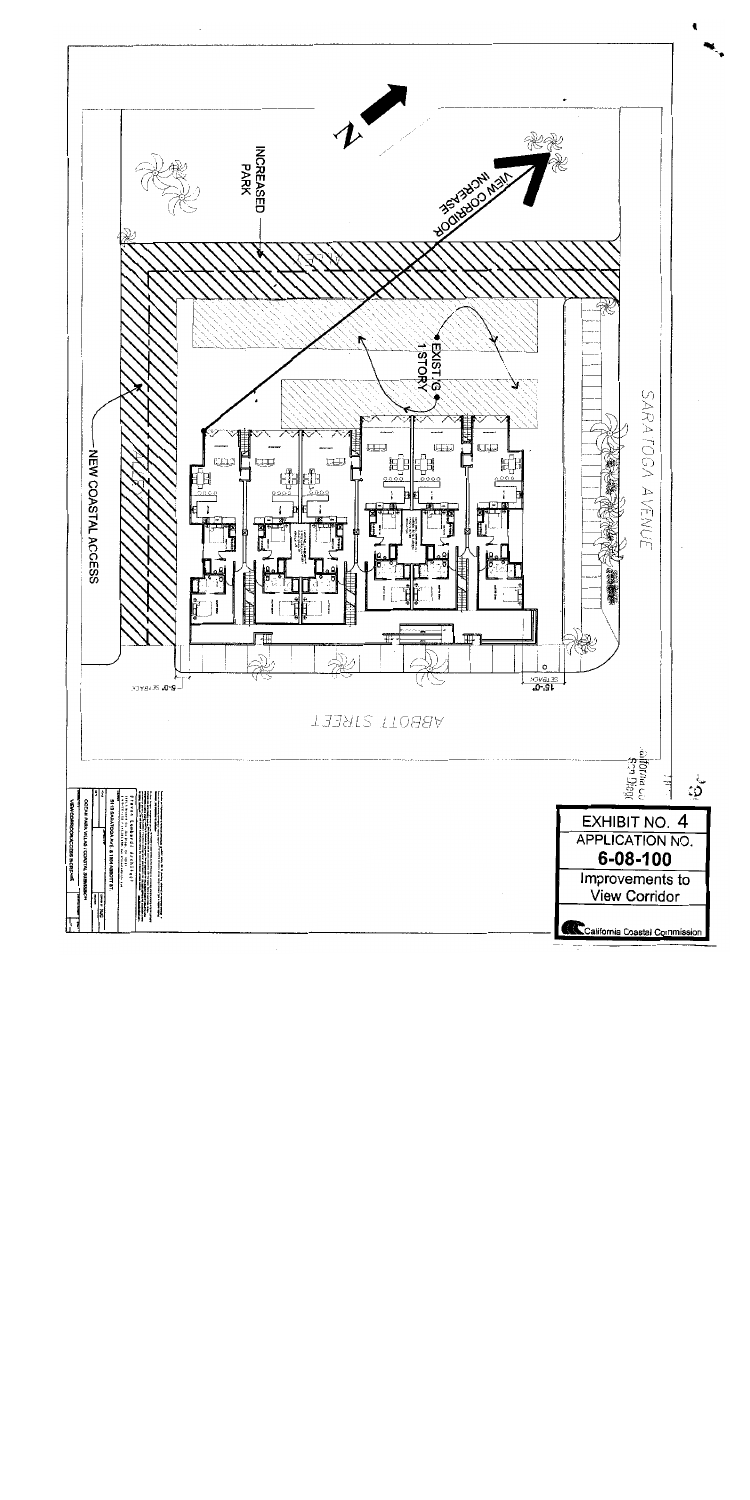